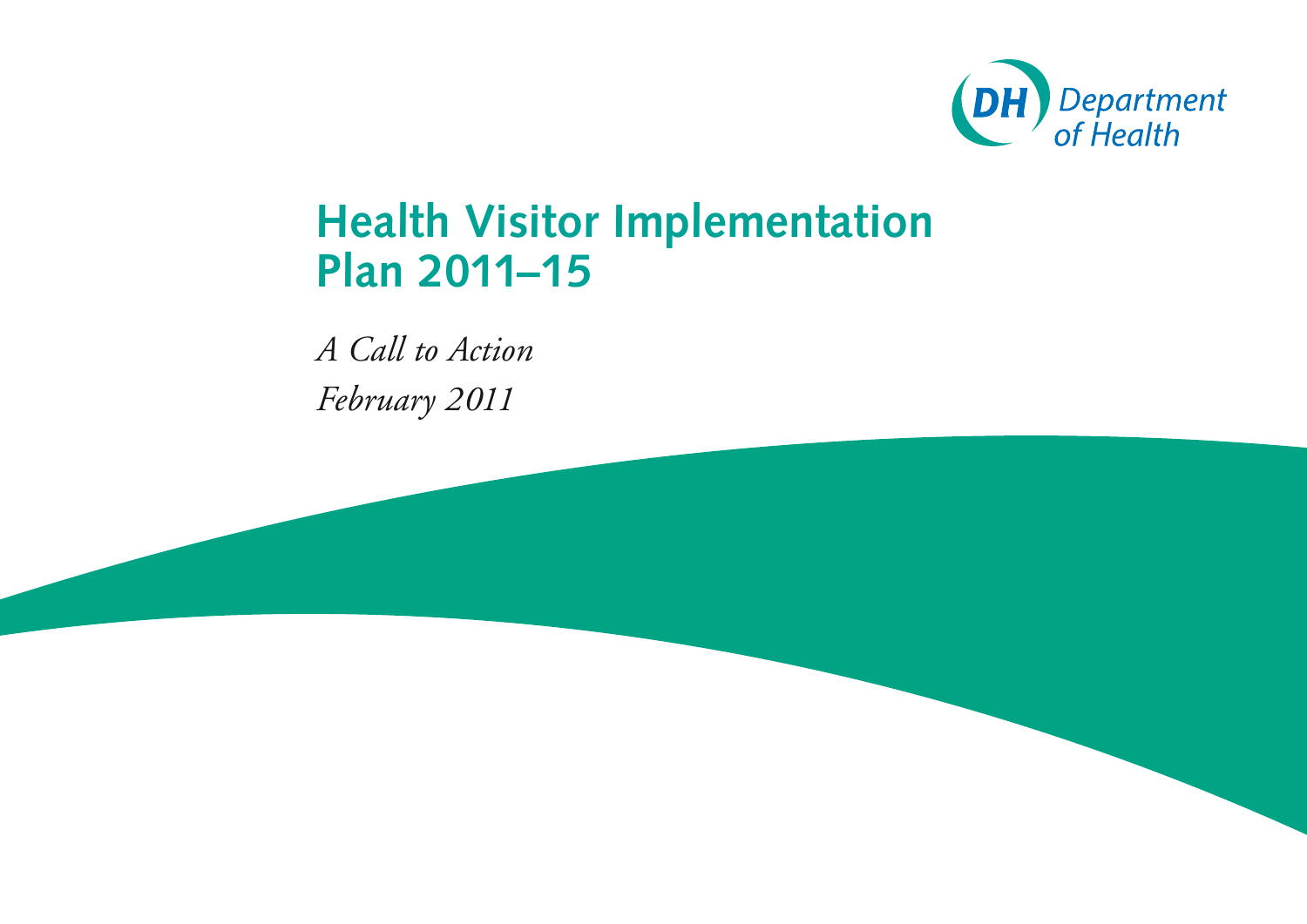| Policy                  | <b>Estates</b>                                                                                                                 |
|-------------------------|--------------------------------------------------------------------------------------------------------------------------------|
| HR / Workforce          | Commissioning                                                                                                                  |
| Management              | IM&T                                                                                                                           |
| Planning/               | Finance                                                                                                                        |
| Cinical                 | Social Care / Partnership Working                                                                                              |
| <b>Document Purpose</b> | Action                                                                                                                         |
| Gateway Reference       | 15182                                                                                                                          |
| Title                   | Health Visiting Implemention Plan - A Call to Action                                                                           |
| Author                  | CF&M, DH                                                                                                                       |
| <b>Publication Date</b> | January 2011                                                                                                                   |
| Target Audience         | PCT CEs, NHS Trust CEs, Directors of PH, Directors of Nursing, Alied Health<br>Professionals, GPs, Directors of Children's SSs |
| Circulation List        | Voluntary Organisations/NDPBs, HEIs, Professional Bodies, CPHVA, Sure<br><b>Start Children's Centres</b>                       |
| Description             |                                                                                                                                |
|                         |                                                                                                                                |
| <b>Cross Ref</b>        | n/a                                                                                                                            |
| <b>Superseded Docs</b>  | n/a                                                                                                                            |
| Action Required         | n/a                                                                                                                            |
| Timing                  | n/a                                                                                                                            |
| <b>Contact Details</b>  | Sarah Connely                                                                                                                  |
|                         | CF&M                                                                                                                           |
|                         |                                                                                                                                |
|                         | Rm 202, Welington House,                                                                                                       |
|                         | 133-155 Waterloo Road, London, SE1 8UG                                                                                         |
| For Recipient's Use     |                                                                                                                                |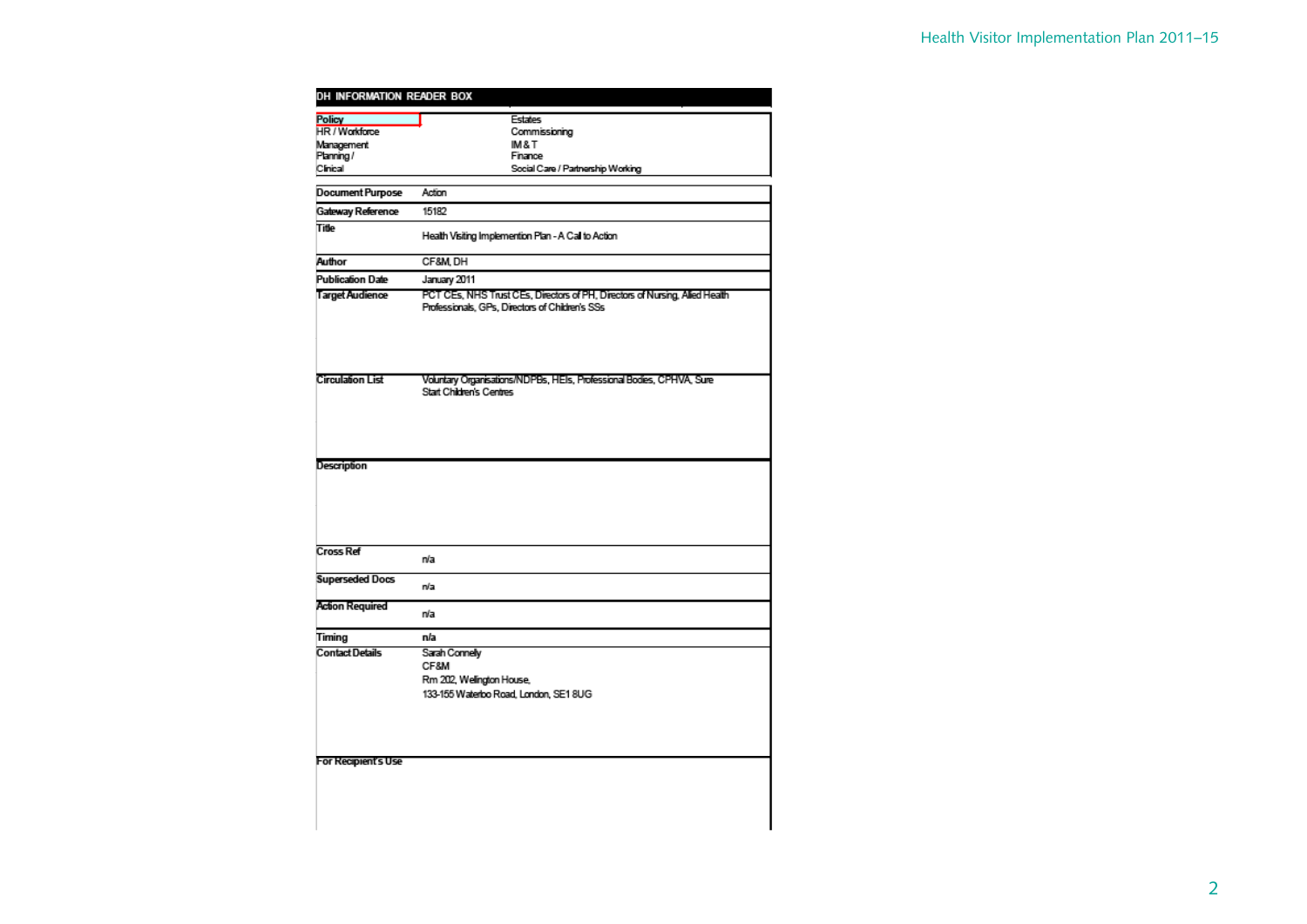# **Contents**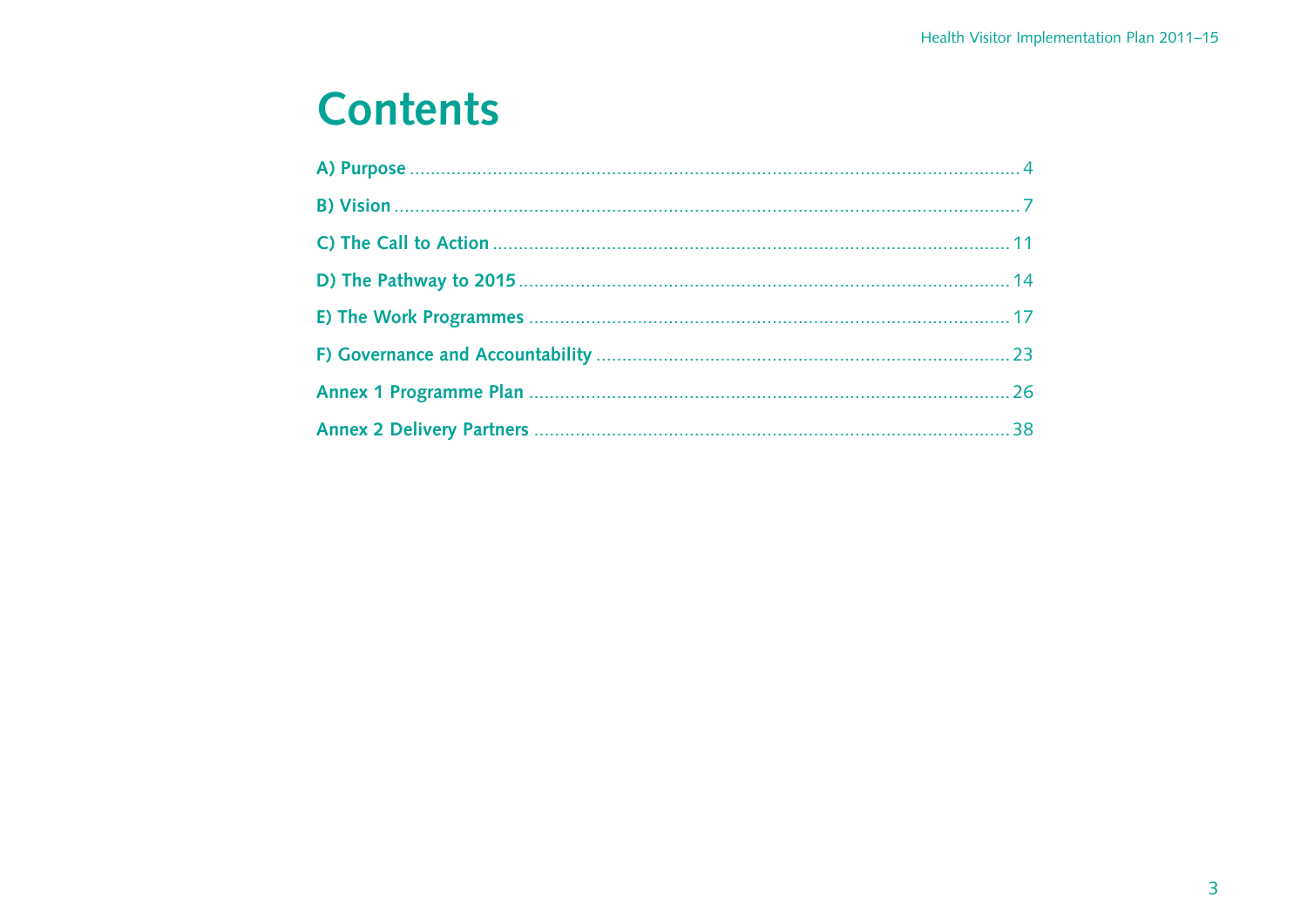# **A) Purpose**

## **This Health Visitor Implementation Plan sets out a call to action to expand and strengthen health visiting services.**

The start of life is a crucial time for children and parents. Good, well resourced health visiting services can help ensure that families have a positive start, working in partnership with GPs, maternity and other health services, Sure Start Children's Centres and other early years services. That is why the Coalition Government has made the challenging commitment to an extra 4,200 health visitors by 2015.

This Plan sets out what implementing that commitment will mean for families, for health visitors, and for all who have a part to play. It covers:

- the vision why health visiting matters and the new health visiting service
- the call to action: to professionals, to service commissioners and providers, to higher education institutions, professional bodies, and local partners
- the pathway to 2015
- the supporting work programmes:
	- growing the workforce
	- professional mobilisation
	- aligning delivery systems to ensure rapid progress.

The Plan sets an ambitious pace. It will require innovative approaches to training and development, and rapid spread of learning. Some elements need national planning, such as managing the transition from the existing NHS structure to the new one. But change will ultimately be delivered locally by commissioners and providers of service, and above all by health visitors and their partners working with families and their communities.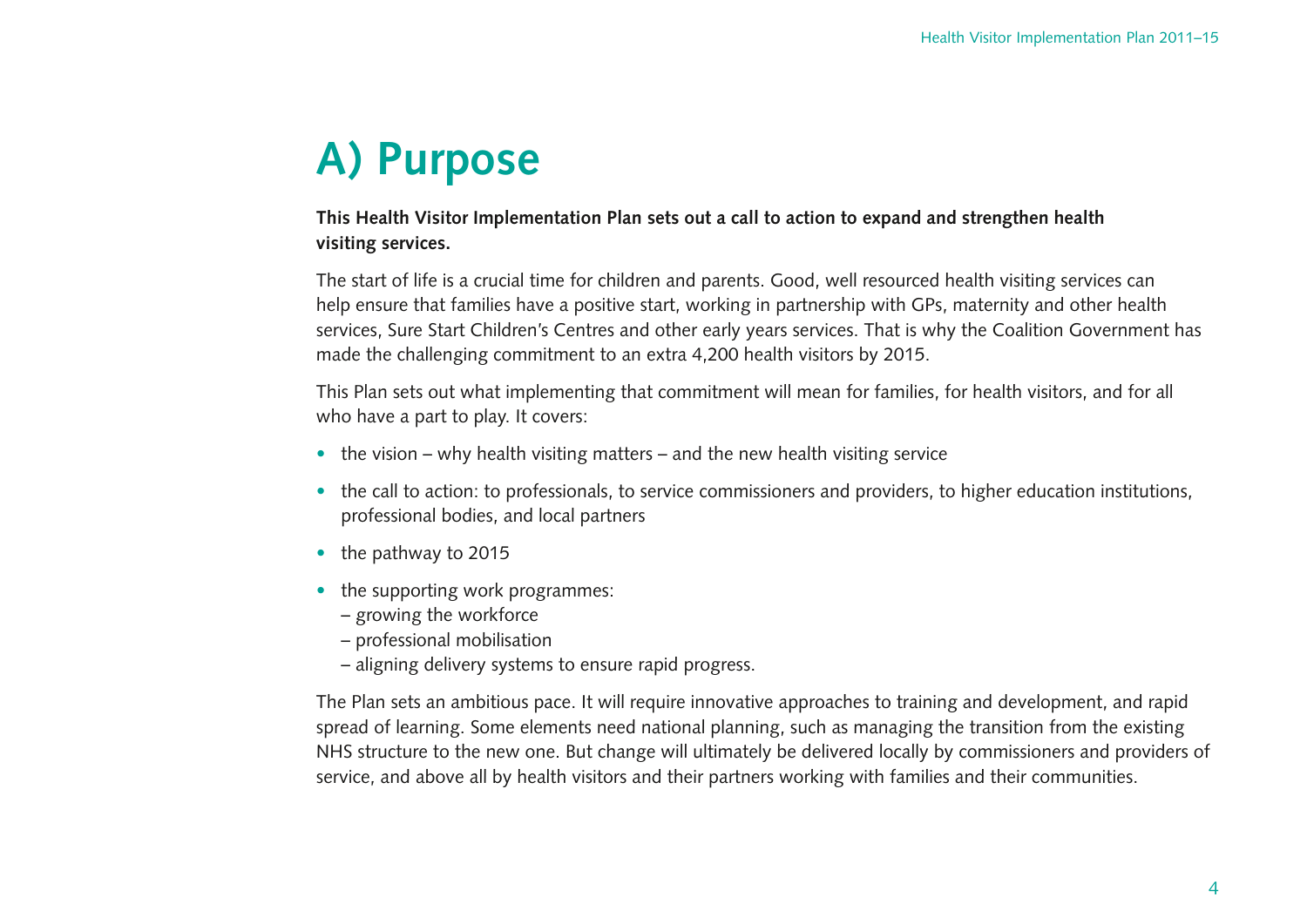So the Plan is a living document that the profession and its partners will help shape. For 2011/12, it will be backed by further detail in the NHS Operating Framework and associated management guidance. In future it will be revisited annually and revised as necessary.

The chart below shows historical numbers and the projected path for improvement.

**Health visitor (HV) numbers – actual to 2009/10; proposed from 2010/11**



1. Historic data from IC annual workforce census for 2005/06 to 2009/10 and IC monthly workforce publication for 2010/11: baseline May 2010: 8,092 FTE. Goal for 2015: 12,292 FTE

2. Baseline workforce change includes the impact of current training plans plus reductions from attrition and retirements

3. HV expansion includes additional training expansion and return to practice initiatives on top of the baseline estimate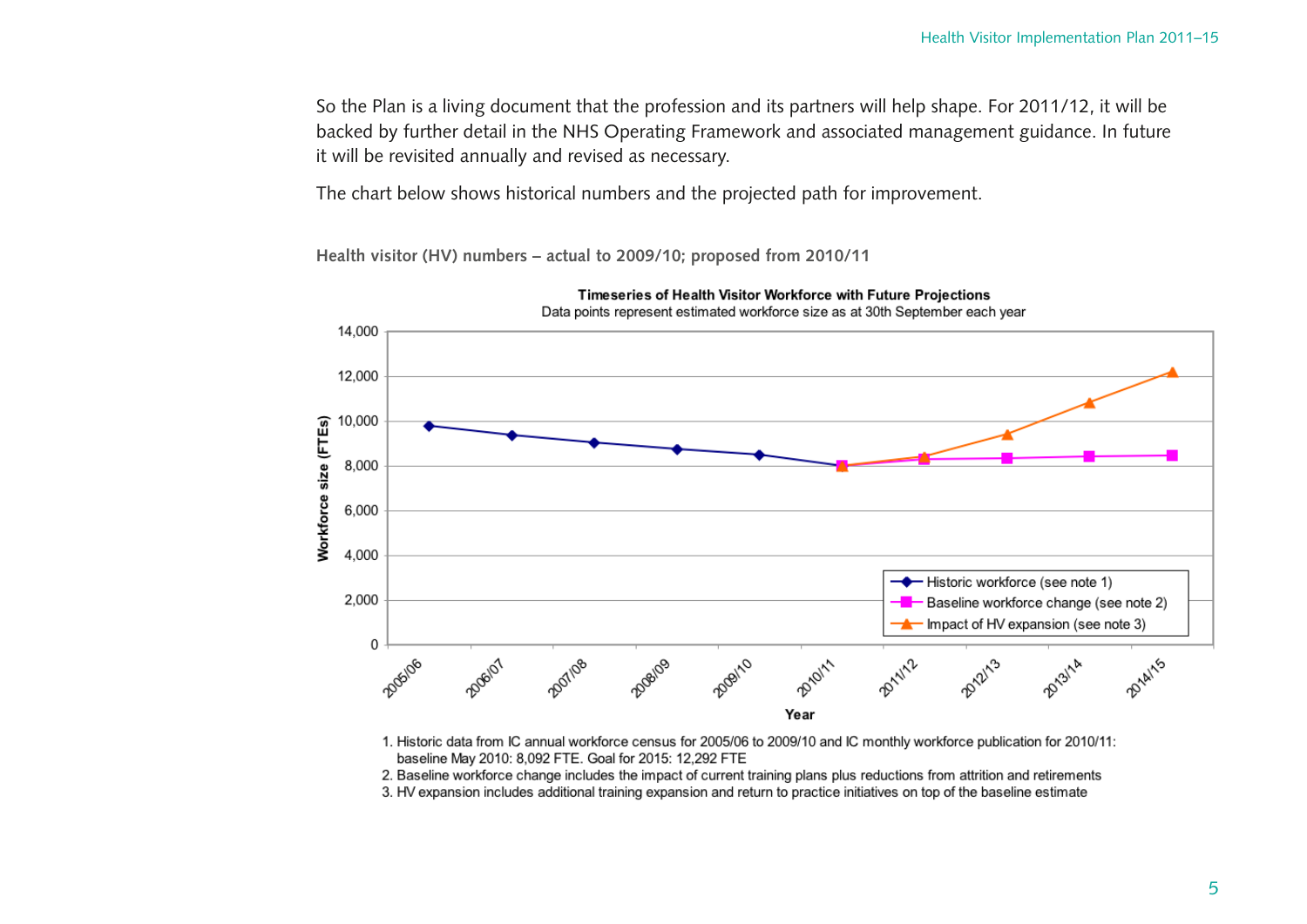The Plan will put in place across the country a new health visiting service that all families can expect to access.

| The new health visiting service: what it means for families                                                                                                                                                                                                                                                                                                        |
|--------------------------------------------------------------------------------------------------------------------------------------------------------------------------------------------------------------------------------------------------------------------------------------------------------------------------------------------------------------------|
| Your community has a range of services including some Sure Start services and the services families<br>and communities provide for themselves. Health visitors work to develop these and make sure<br>you know about them.                                                                                                                                         |
| Universal services from your health visitor and team provide the Healthy Child Programme to ensure<br>a healthy start for your children and family (for example immunisations, health and development checks),<br>support for parents and access to a range of community services/resources.                                                                       |
| Universal plus gives you a rapid response from your HV team when you need specific expert help, for<br>example with postnatal depression, a sleepless baby, weaning or answering any concerns about parenting.                                                                                                                                                     |
| Universal partnership plus provides ongoing support from your HV team plus a range of local services<br>working together and with you, to deal with more complex issues over a period of time. These include services<br>from Sure Start Children's Centres, other community services including charities and, where appropriate,<br>the Family Nurse Partnership. |

The service will be available in convenient local settings, including Sure Start Children's Centres, and health centres, as well as through home visits.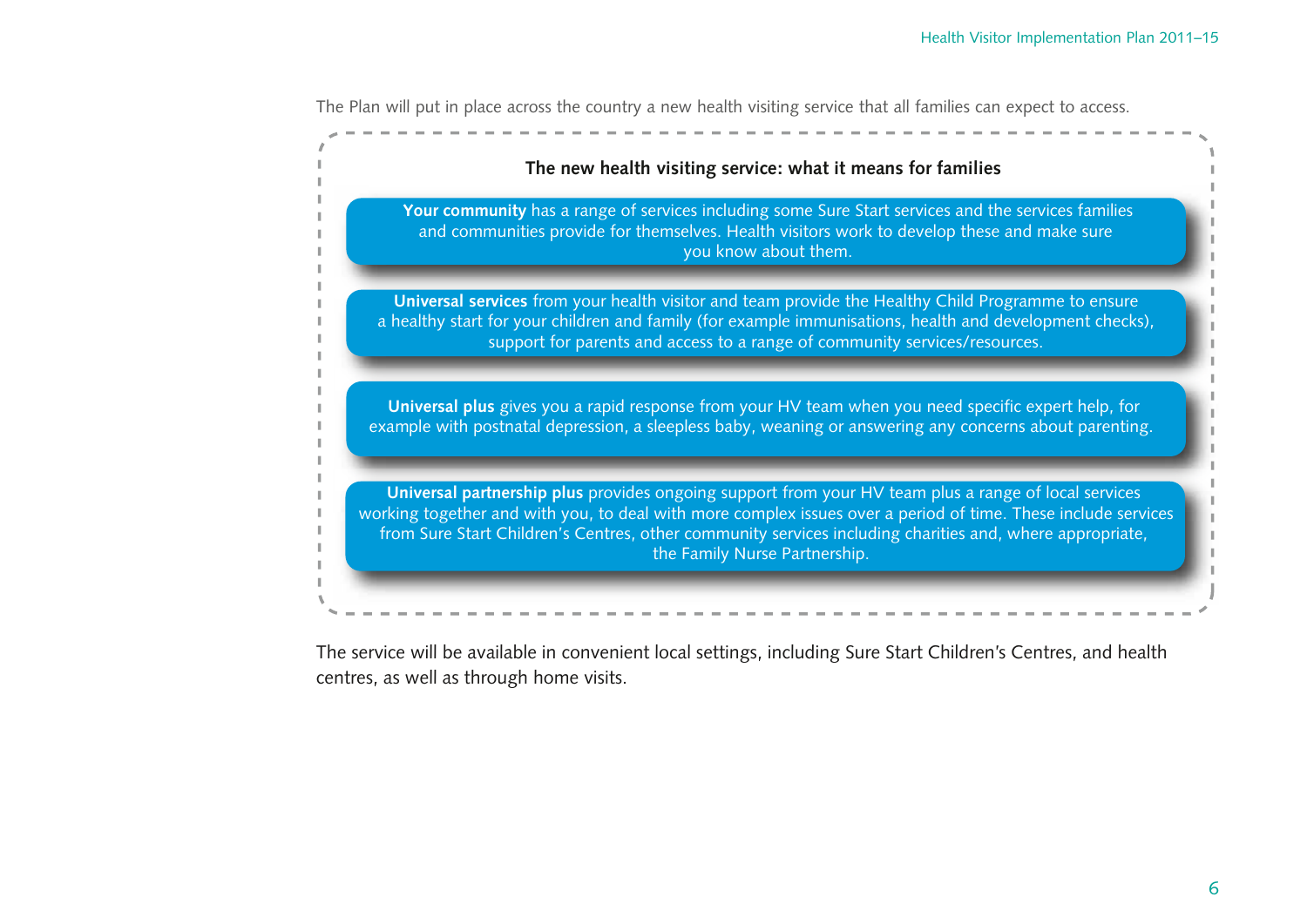# **B) Vision**

# **Why health visiting matters**

### **The Government believes that strong and stable families are the bedrock of a strong and stable society.**

The start of life is especially important in laying the foundations of good health and wellbeing in later years. The period from prenatal development to age 3 is associated with rapid cognitive language, social, emotional and motor development. A child's early experience and environment influence their brain development during these early years, when warm, positive parenting helps create a strong foundation for the future. New evidence about neurological development and child development highlights just how important prenatal development and the first months and years of life are for every child's future.

The Government wants to ensure that all parents and children have access to the support they need to get off to the best possible start, with early intervention to ensure additional support for those who need it, including the most vulnerable families. Intervening early, working with families to build on strengths and improve parenting confidence and, where required, referring early for more specialist help, including specialist mental health services, is the most effective way of dealing with health, developmental and other problems within the family. Health visitors, working in partnership with GPs, midwives, Sure Start Children's Centres and other local organisations, have a crucial role in ensuring that this happens. Getting this right can affect the child's physical and mental health and wellbeing, their readiness to learn, and their ability to thrive later in life. This matters for the child, their family, local communities, and our wider economy.

Health visitors are trained nurses or midwives with specialist training in family and community health and are key to meeting the needs of families. They are skilled at spotting early issues, which may develop into problems or risks to the family if not addressed, for example a parent struggling to cope or a child health issue which needs special attention. They are public health nurses trained to work at community, family and individual level. They lead and deliver the Healthy Child Programme (HCP),<sup>1</sup> which is designed to offer a core, evidence based programme of support, starting in pregnancy, through the early weeks of life and throughout childhood. At the same time they provide or are the gateway to other services which families may need.

1 Department of Health (2009) *Healthy Child Programme: Pregnancy and the first five years of life.*  Available at: www.dh.gov.uk/en/Publicationsandstatistics/Publications/PublicationsPolicyAndGuidance/DH\_107563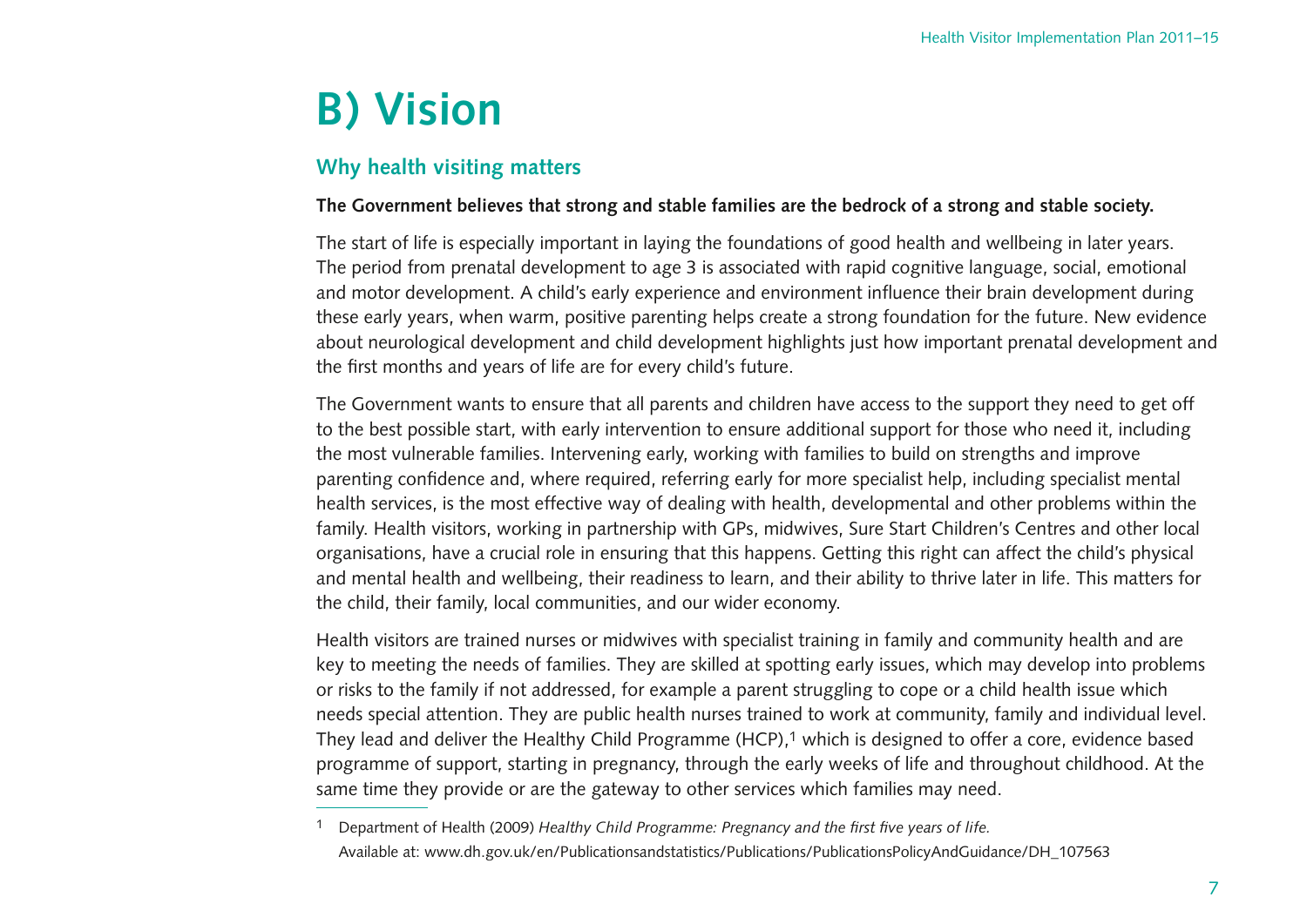However, numbers of health visitors have been in decline. In too many areas, there are just not enough health visitors to offer all families the support they need. Opportunities are missed to provide a clinically effective intervention to a depressed mother struggling with a new baby; to identify during a developmental check a child with speech and language problems who would benefit from early help; to help families access other local services, like parenting or relationship support through their local Sure Start Children's Centre, at the right time for them. We are failing too many children and families. The lack of capacity means that health visitors are too often unable to perform the wider public health role that they have trained for, working with communities to improve health outcomes. Health visitors are frustrated by the gap between the role they have trained for and the amount they can do in practice.

This programme commits to investment in workforce expansion – an extra 4,200 health visitors (full-time equivalent) – to put this right. It calls on the profession, those who commission health visiting services, and those who provide them to promote a revitalised service, one which ensures that all families are offered a core programme of evidence based preventative health care with additional care and support for those who need it. As well as bringing in new recruits, the programme will offer existing health visitors the opportunity to refresh and develop their skills. For example, we will make sure that the learning from the Family Nurse Partnership (FNP) and other evidence based programmes and methods aimed at helping families with complex needs is available to all, alongside a new programme to update knowledge and skills in community health.

Health visitors have been central to developing **their** new service vision, and are positive about embracing the opportunity of increased capacity to energise and transform services, to re-establish the profession as a vital part of family and community health and to use their skills to work with others to improve health outcomes and life chances.

The new health visiting service maximises the contribution of health visiting teams at community, family and individual level. In doing this, existing and new health visitors will work closely with Sure Start Children's Centres, FNP teams, other early years services, GPs, midwives, specialist services and, where appropriate, social care services.

Frank Field's Independent Review on Poverty and Life Chances and Graham Allen's Independent Review on Early Intervention highlight the importance of good, joined-up support for children and families at the start of life.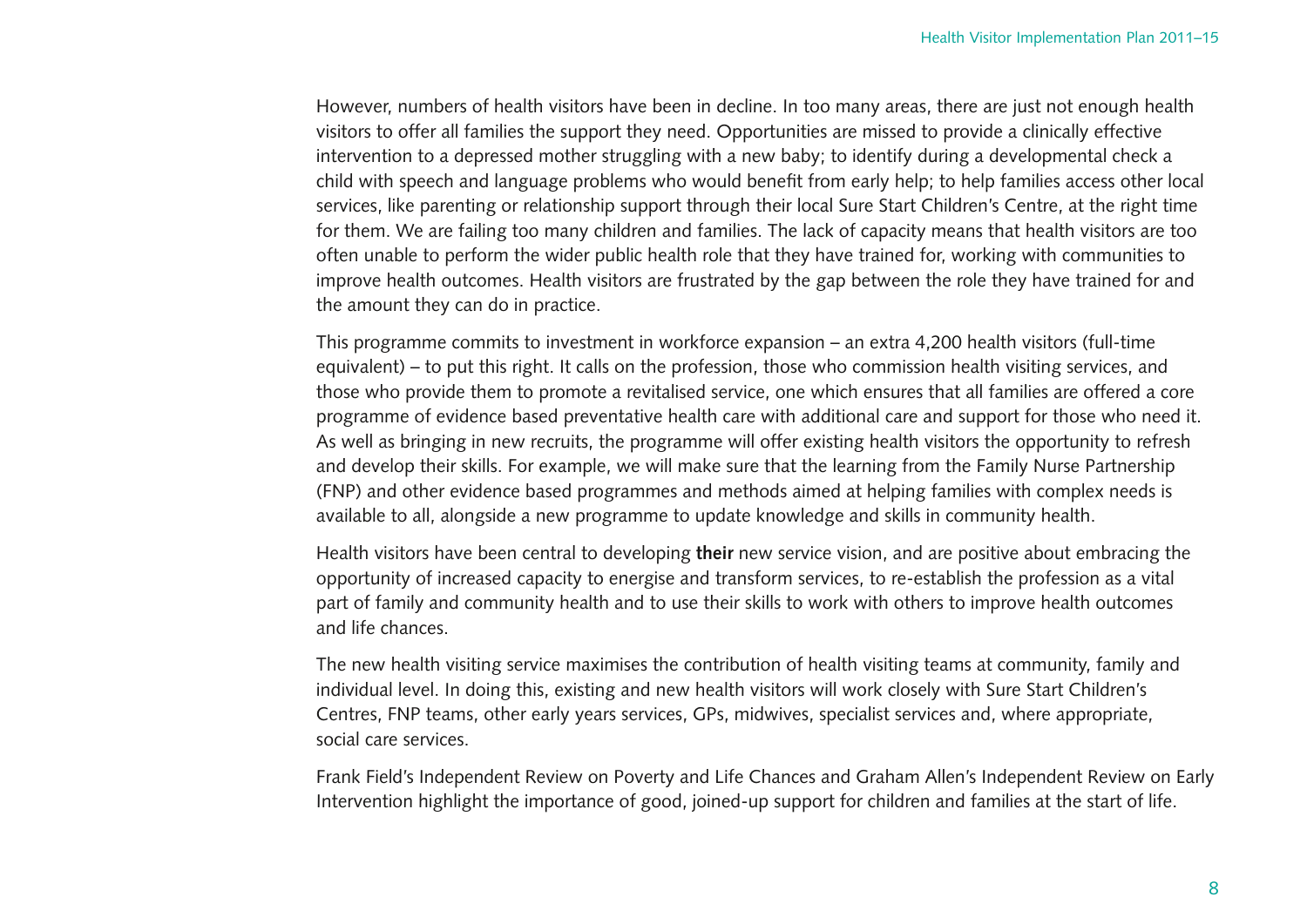The new health visiting service will be a key part of the response to the challenges they pose. Developments will also take acount of Dame Claire Tickell's Review of the Early Years Foundation Stage and Professor Eileen Munro's Review of Child Protection.

We have already set out that local partnership working will entail a strong relationship between health visitors and Sure Start Children's Centres and that commissioners will need to ensure the best fit between all local services for early years, including children's centres – but what does that involve?

#### **HEALTH VISITORS IN SURE START CHILDREN'S CENTRES**

Sure Start Children's Centres are accessible to all families with young children, and have an important role in identifying and supporting families in greatest need. Local authorities have statutory duties under the Childcare Act 2006 to secure sufficient provision of children's centres to meet local need, as far as is reasonably practicable. Every children's centre should have access to a named health visitor. Health visitors have unique, professional expertise to:

- deliver universal child and family health services through children's centres (the Healthy Child Programme)
- lead health improvement through children's centres, on subjects such as healthy eating, accident prevention and emotional wellbeing
- help families stay in touch with wider sources of support through children's centres, including from the community and other parents
- be leaders of child health locally, including fostering partnerships between GPs, midwives and children's centres.

Many health visitors already work closely with their local children's centre, using it as a base; work with their local children's centre leader and are members of the management team; share information appropriately; review local cases; and share skills and experience.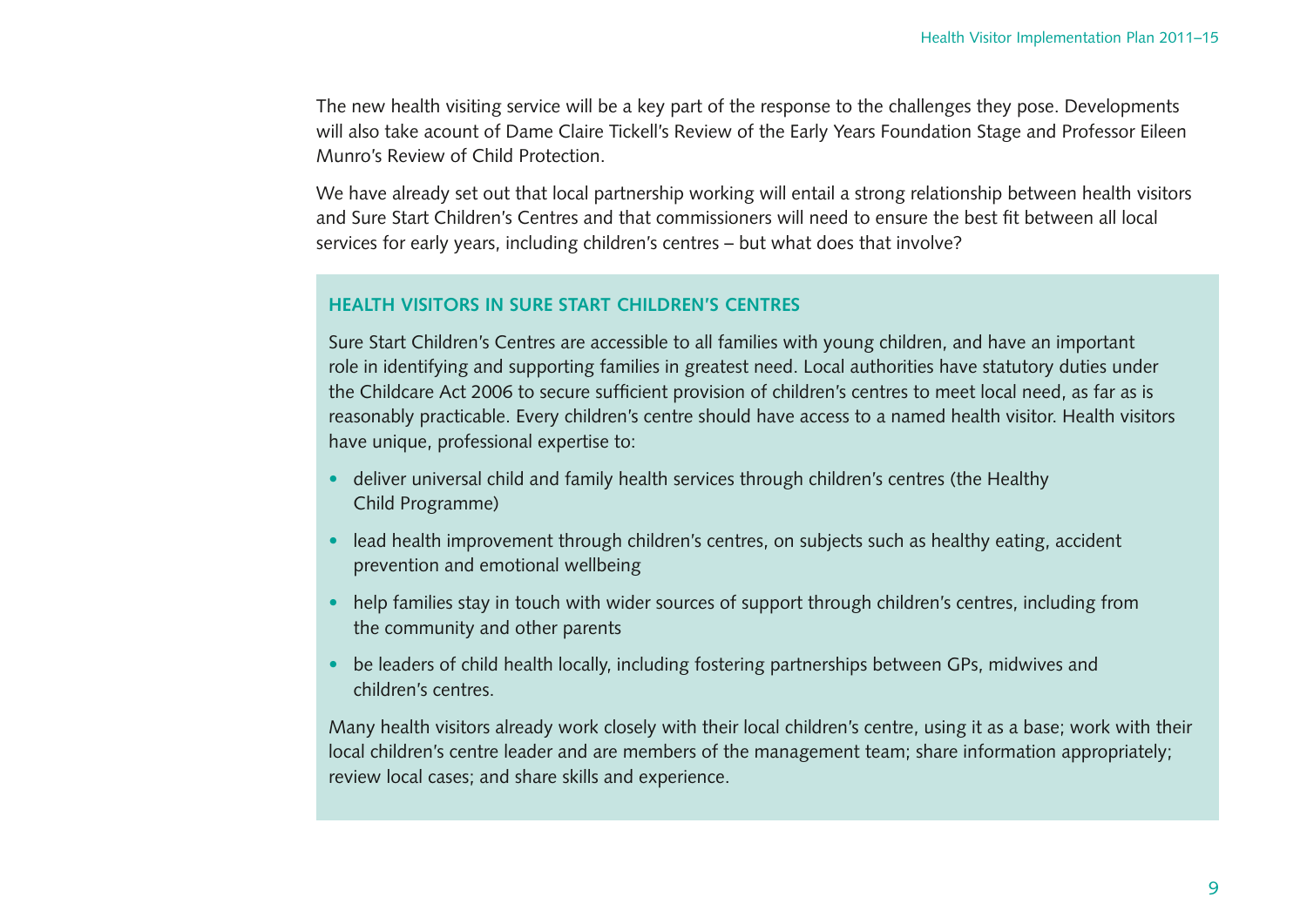**Interactions at community level**: building capacity and using that capacity to improve health outcomes and **leading the Healthy Child Programme for a population**. **The new health visiting service: what it means for commissioners, providers and the profession Universal services for all families**: working with midwives, building strong relationships in pregnancy and early weeks and planning future contacts with families. Leading the Healthy Child Programme for families with children under the age of 5. Additional services that **any family may need some of the time**, for example care packages for maternal mental health, parenting support and baby/toddler sleep problems – where the health visitor may provide, delegate or refer. Intervening early to prevent problems developing or worsening. Additional services for **vulnerable families requiring ongoing additional support** for a range of special needs, for example families at social disadvantage, families with a child with a disability, teenage mothers, adult mental health problems or substance misuse. Making sure the appropriate health visiting services form part of the high intensity multi-agency services for families where there are **safeguarding and child protection concerns**.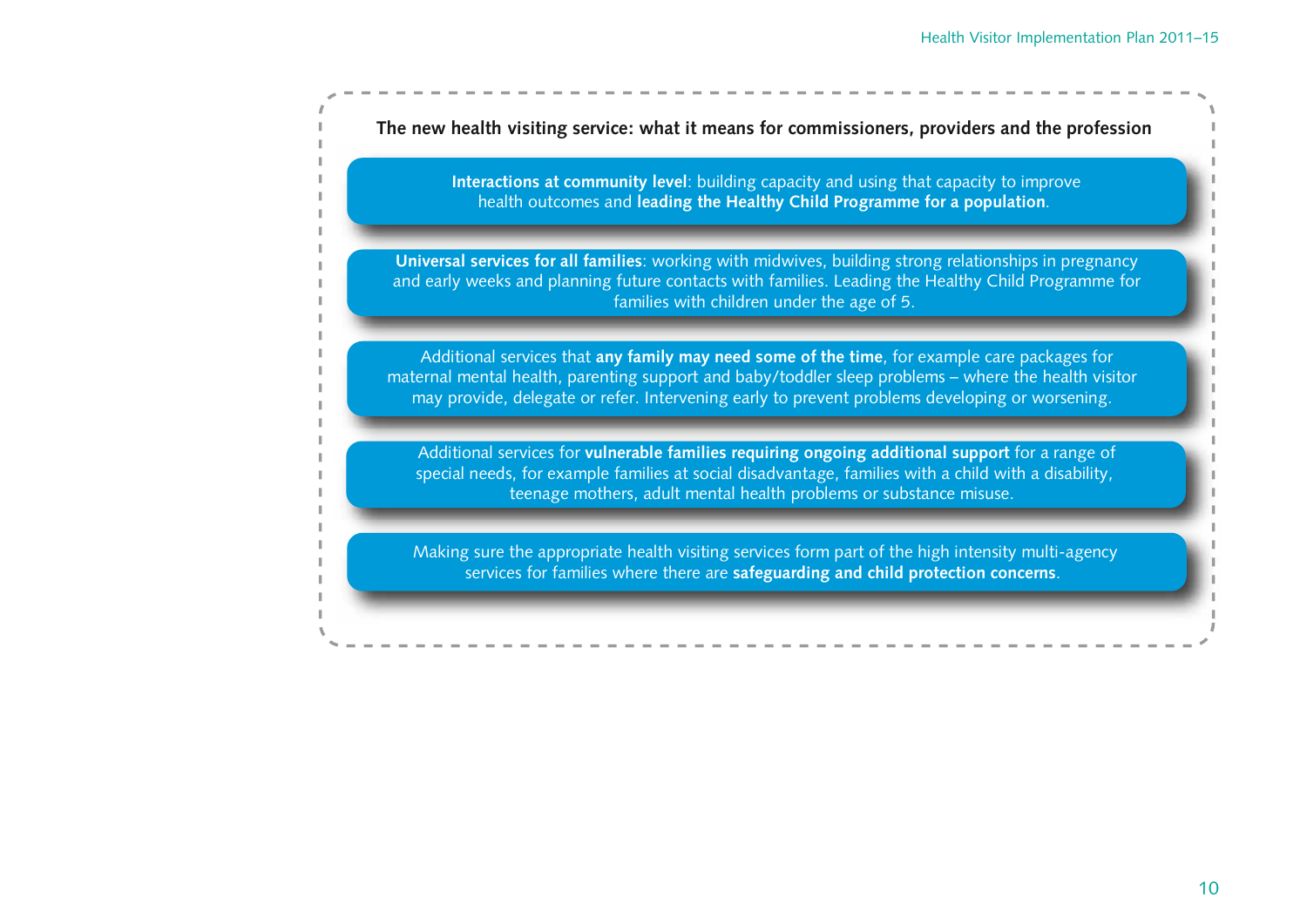# **C) The Call to Action**

**This plan represents a call to action to all with a part to play in delivering the new service.**

## **Partnership working, locally and nationally**

Improving support for children and families at the start of life calls for strong partnership working at all levels:

- Health visitors working across health and early years services and at community level will build and strengthen partnerships, including with general practice and Sure Start Children's Centres.
- Locally, the new Health and Wellbeing Boards will bring together local authority, health, early years and other partners and will have an important potential role in ensuring the best fit between health visiting and other local services, in ways that best meet the local needs identified in the Joint Strategic Needs Assessment.
- Nationally, the professions, regulating bodies, higher education institutions and many others will lead and shape action.

#### **Commissioners will need to have in place:**

A reviewed and revised commissioning specification that:

- includes the Healthy Child Programme (HCP) as set out in the HCP national model specification
- includes all five levels of the service model set out for health visiting services, ensuring that families are offered the full universal offer, with an early focus on improving coverage of the 2–2½ year health and development check
- gives consideration to the national currency and pricing guidance for the HCP
- utilises the national model contract for community services where appropriate
- ensures best fit with wider local services for children and families in the early years, including Sure Start Children's Centres, primary care and maternity services.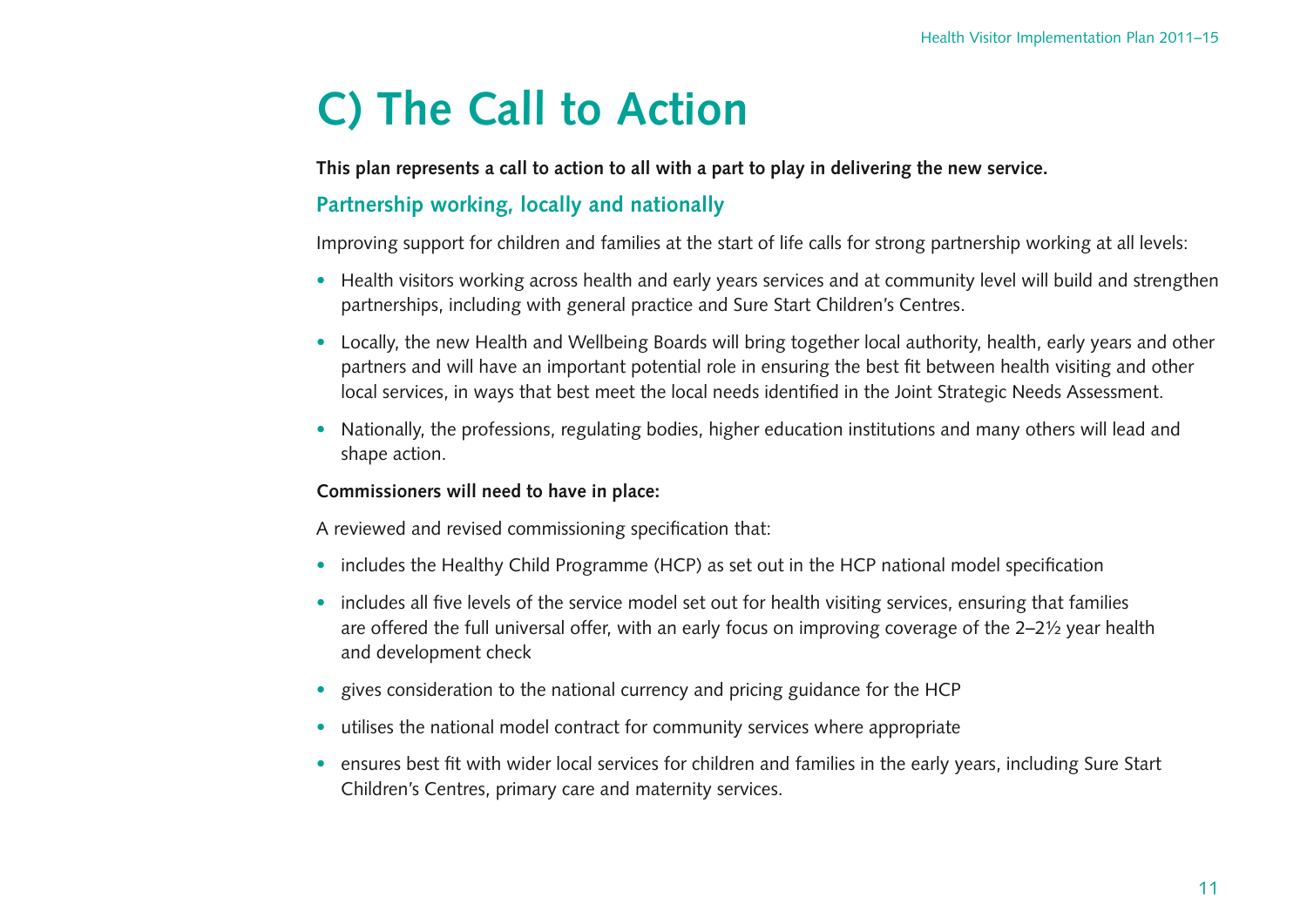**For NHS provider trusts and other provider organisations** the task, in line with the requirements of their commissioners, will be to:

- develop the local service offers for families for *Community, Universal, Universal plus* and *Universal partnership plus* services, and contribute to safeguarding and child protection arrangements, working with Sure Start Children's Centres and other local partners
- come to an agreement with commissioners to implement the new service, and where this cannot be achieved within one commissioning year, commissioners and providers will need to agree a staged implementation of the new service evidenced by a delivery plan towards full implementation
- plan for the new health visitor workforce they need to deliver the new service, including support for training and development, and leadership development plans for the current and future workforce.

**For local delivery partners** in maternity services, primary care, Sure Start Children's Centres and other early years services, growing numbers of health visitors will mean opportunities to review and strengthen local joint working arrangements to provide the best support to families, helping them find the right support at the right time.

**For health visitors** this is an opportunity to reclaim the role which brought many into the profession, and to refresh and develop their public health skills in working with children, families and communities. It brings new leadership challenges, with opportunities to lead health visiting and wider skill-mix teams across early years settings, working with Sure Start Children's Centres and others. This will also mean important development opportunities.

### **Development opportunities**

Health visitors in practice and in leadership roles have worked with the Department of Health to develop the key roles for health visitors, the new service vision and the family offer, and the profession has been welcoming and enthusiastic of the proposed approaches. The Public Health White Paper sets health visitors centre stage in providing high quality preventative services to children, families and communities. It thus:

- reaffirms health visitors as key professionals in public health delivery
- **enables health visitors to regain professional autonomy** in working with families and communities in determining local approaches to health and wellbeing.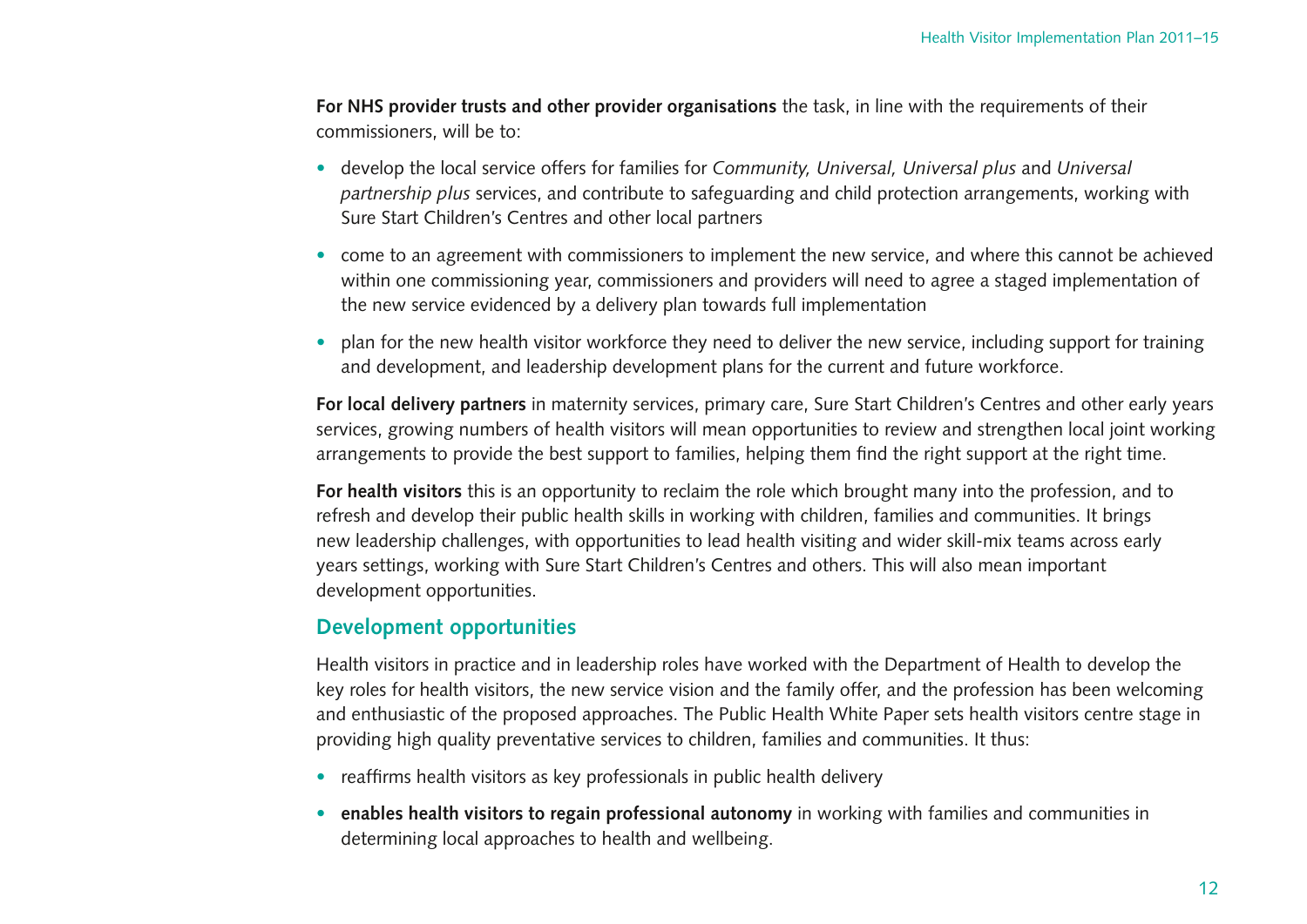This Implementation Plan sets out the service vision and family offer, and the delivery plans to increase capacity. As capacity grows, health visitors will have the opportunity to:

- work directly with families and lead teams to provide services across the full range of preventative health care for children and families for which they have trained, including to:
	- provide effective links between midwifery, primary health care and family services
	- deliver the HCP in full (*Universal*) and ensure that all children receive the health development check at 2–2½ years old
	- provide responsive care when families have problems or need support, and undertake new training to extend this range using new evidence in neuroscience and early intervention (*Universal plus*)
- work with partners, especially in Sure Start and with social workers where families have ongoing needs requiring multi-agency support (*Universal partnership plus*)
- promote community capacity building to enable families and communities to build on their strengths to develop new ways for providing services as part of the Big Society
- be able to access a nationally sponsored programme to refresh public and community health skills and approaches and learn new ones.

In some areas, services are close to providing the service model and health visitors will have the opportunity to be part of supported pathfinder sites and/or sites which showcase key aspects of the new model and offer.

Health visiting services are already responding with enthusiasm to showcasing work and 40 sites have come forward with good practice approaches.

**Health visitors are also clear that the implementation plan is a call to action and that real energy and commitment are required at all levels to deliver the implementation plan. Health visitors have responsibilities in promoting the profession, welcoming Return to Practice practitioners, taking part in new approaches to educating students, and working with providers and commissioners to embed the new service for families locally.**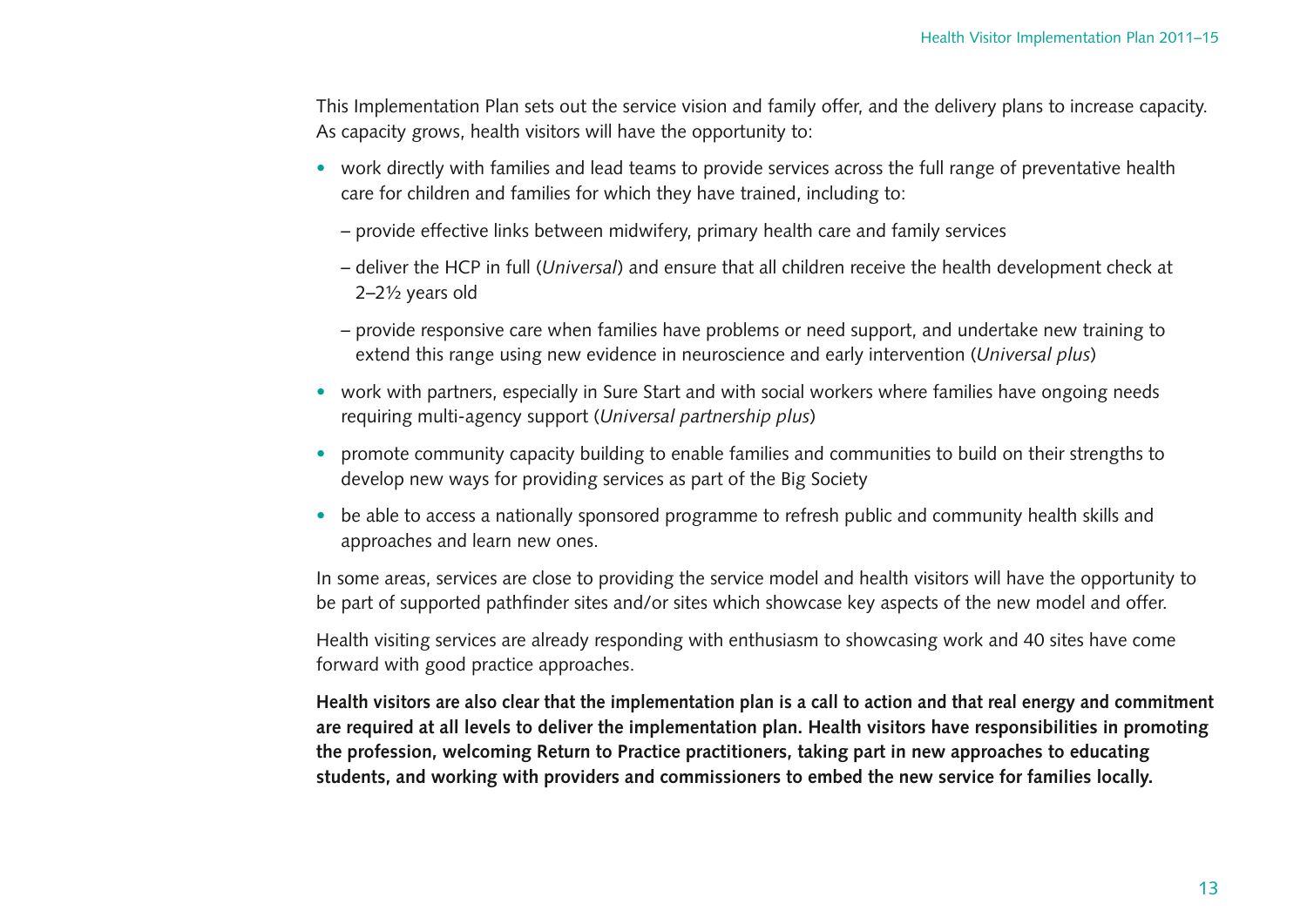# **D) The Pathway to 2015**

**The period to 2015 will see:**

- **more health visitors in training and returning to practice**
- **growing numbers of health visitors in post**
- **a more comprehensive health visiting service locally.**

Plans for 2011/12 will set out the first phase of development. During 2011/12, full plans and trajectories through to 2015 will be developed.

## **Planning assumptions: workforce and training**

This Plan sets out key assumptions in the modelling work that supports the commitments to 4,200 extra fulltime equivalent health visitors by 2015. These will be refined with national and local partners and adjusted as necessary in the light of experience. For example, success with Return to Practice schemes and in retaining the current workforce will affect the number of new trainees required. The development of flexible training routes may influence training timetables. But it is important that everyone understands the overall scale and pace of change that the modelling work demonstrates.

The NHS Operating Framework for 2011/12 and supporting guidance set clear expectations for workforce and training growth for 2011/12. These will be tested and confirmed through primary care trust (PCT) and strategic health authority (SHA) plans. The Department of Health will work with SHAs to monitor progress. A key task during 2011/12 will be to develop plans and trajectories for 2012/13 and 2014/15.

It is estimated that some 6,000 additional health visitors will need to be trained over the period to 2015 to allow for retirements and other loss from the workforce and achieve 4,200 extra health visitors. Broad planning assumptions are that the current level of commissions for training places will be maintained and will further increase as follows:

- $2011/12:25%$
- 2012/13: 37.5%
- $2013/14.37.5\%$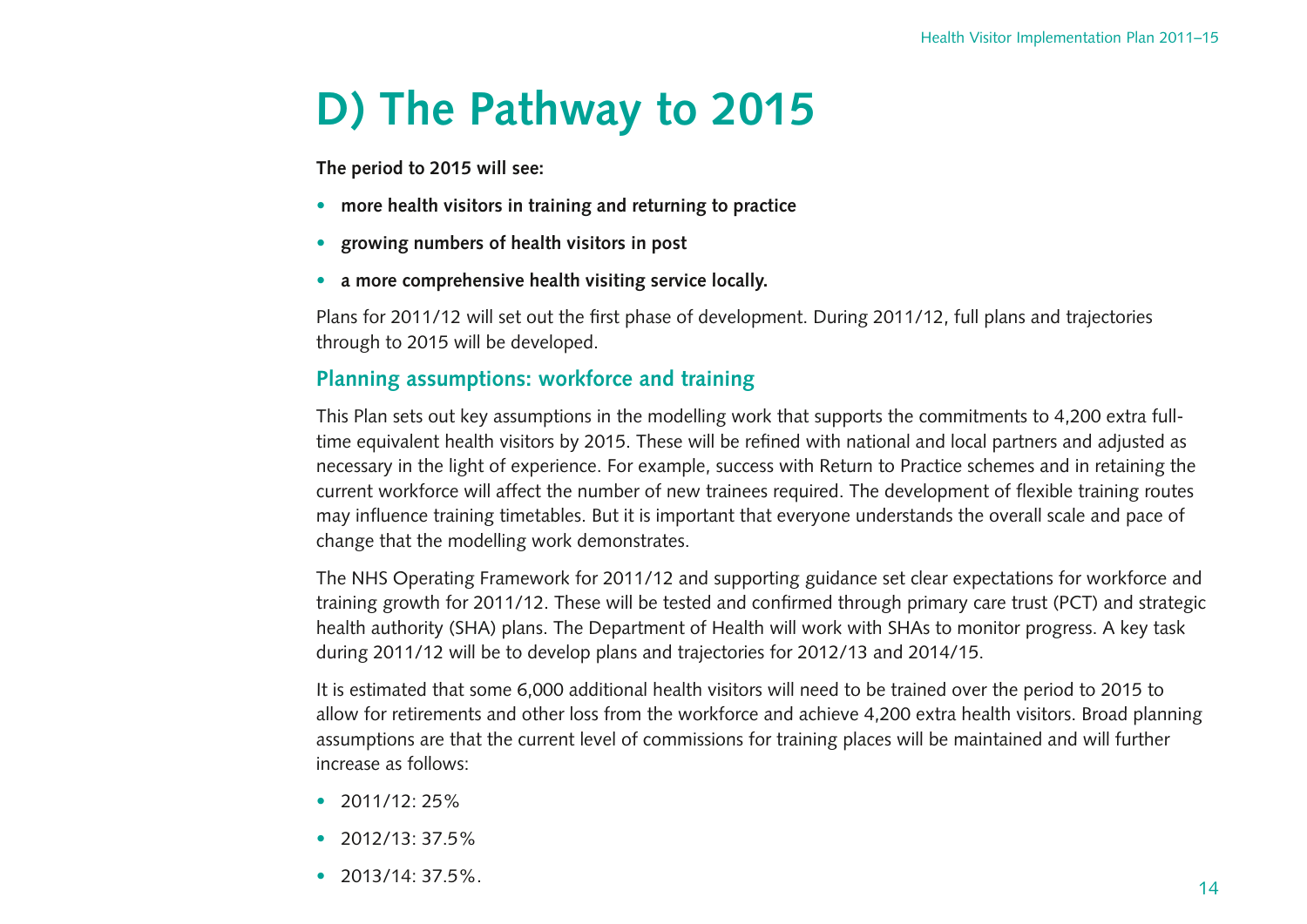This is a minimum aspiration and the work programme will explore the scope to move more quickly if possible, while maintaining training quality.

On workforce numbers, the immediate task is to halt the decline and begin growth. In line with training plans, growth will be concentrated towards the latter part of the planning period (see diagram on page 5). For 2011/12, all areas will be expected to plan workforce and training growth. Further work will be done on relating the health visitor workforce to local need and to explore new ways of attracting and supporting health visitors to work in the areas of greatest need, and this will be available to inform planning for later years.

## **Rolling out the new health visiting service**

Every area will need to assess how far they are from delivering the full new health visiting service and develop timetabled plans for putting the full service in place as their workforce increases.

#### • **Pathfinder/early implementation sites**

The first communities to start the new health visitor service are being identified as pathfinder/early implementation sites. It is expected that the pathfinder/early implementation sites will be ready to start a full implementation of the new health visitor service (*Community*, *Universal*, *Universal plus* and *Universal partnership plus*) by the end of 2011/12.

#### • **Component exemplar sites**

Those communities with examples of good practice for specific components of the health visitor service (e.g. examples of sustainable community capacity building and a good practice method of delivering a *Universal partnership plus* service) are being identified as component exemplar sites. It is anticipated that the component exemplar sites will be ready to start a partial implementation, leading with their exemplar component, by the end of 2011/12.

#### • **All sites**

All other communities will deliver through a staged approach signed off between commissioners and providers, with a delivery plan in place by March 2012 and with full implementation to be achieved as workforce capacity increases towards 2015.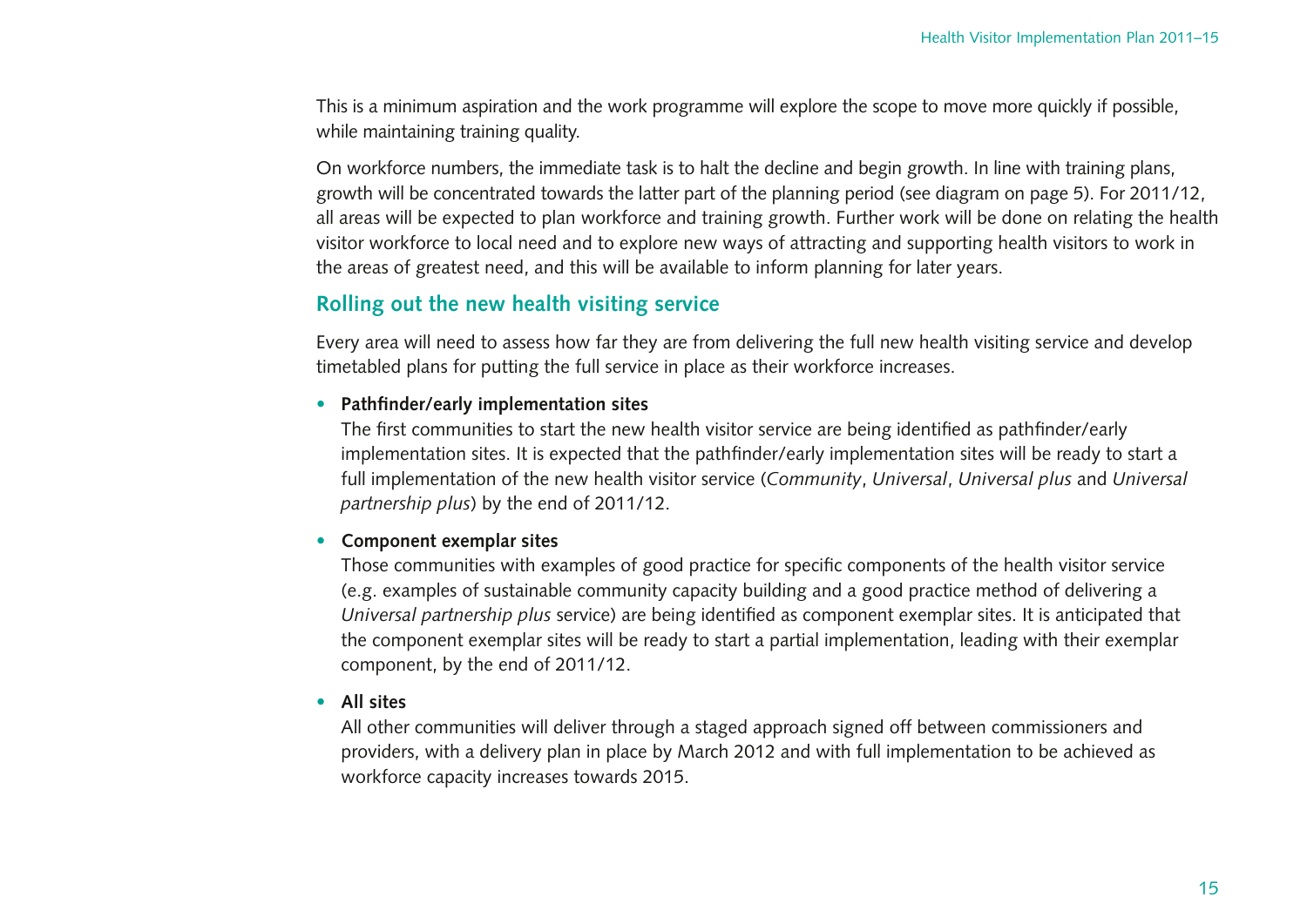#### **The new health visiting service for each area will start when:**

- commissioning specifications for evidence based services for children and families that include the HCP and the new health visitor service are in place. This includes all five levels of the model (shown on page 6) – i.e. the full family offer and the health visiting service contribution to multi-agency safeguarding services
- provider delivery plans for a full or staged implementation of the new health visitor service are in place
- the new health visiting service is developed and the four offers *Community*, *Universal*, *Universal plus* and *Universal partnership plus* – are either fully or partially in place (if a staged implementation) and are ready to be delivered to families
- families understand the offer and are involved in local development and, where appropriate, delivery.

## **While the detail of the service offer is for local determination, there will be an expectation that the following are in place for full implementation of the new service:**

- *Community* based on the Joint Strategic Needs Assessment, the needs of local communities are understood and a directory of services to meet those needs is in place/being constructed. Health visiting professionals in the local area are supported in community development work and have undertaken/are undertaking the new 'building community capacity' training module.
- *Universal* all elements of the HCP are being delivered. Contacts with families are increased, especially for first time parents.
- *Universal plus* evidence based care packages offered as part of *Universal plus* are clearly defined. Provider continuing professional development plans demonstrate that health visitors can access any specialist training required.
- *Universal partnership plus* as a minimum there is a named health visitor on the management board of the local Sure Start Children's Centre and there are services/drop-in sessions provided by health visitors through the centre.

**Ultimately, the new health visiting service will be in place when the local community knows that it exists and knows how to ask for it.**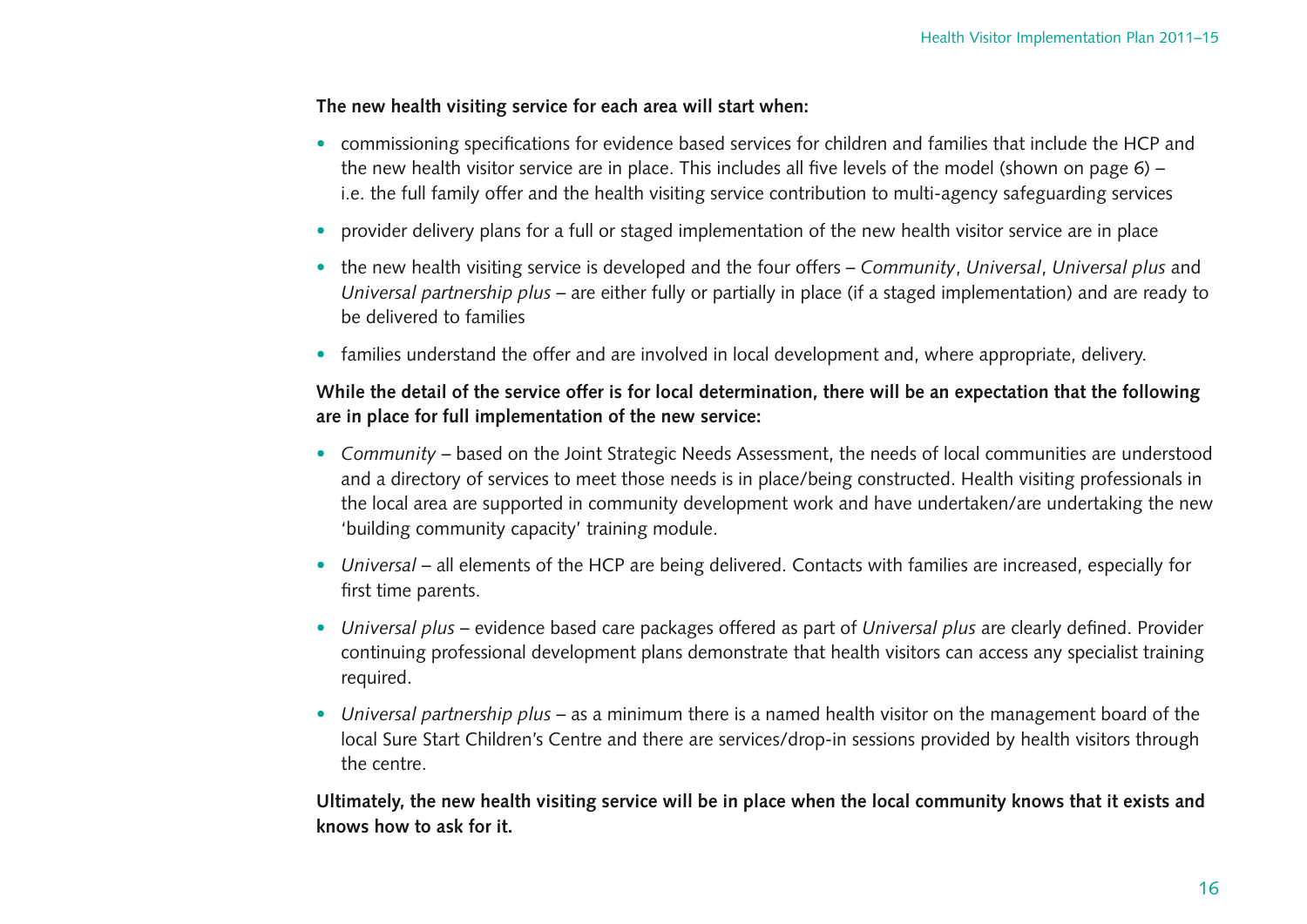# **E) The Work Programmes**



### **A summary of each workstream and its deliverables follows; further detail is at Annex 1.**

**1. Growing the workforce** – planning and delivering the growth required in workforce capacity, and identifying and quantifying the high impact workforce changes required, including levers and routes for implementation education, substantial increases in Return to Practice, improved career opportunities and improved retention.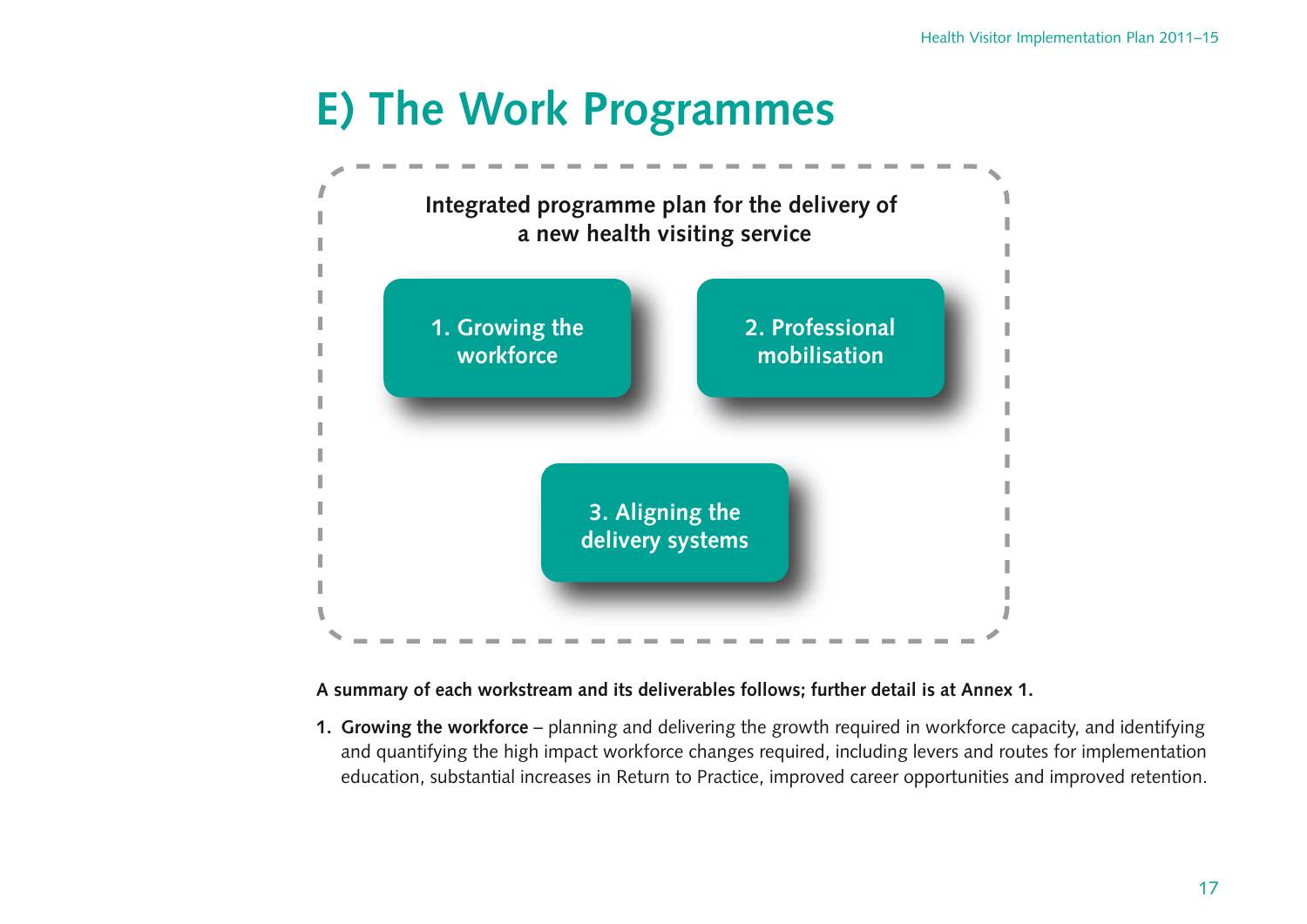Numbers of health visitors employed in NHS posts have fallen from 10,137 in 2004 to 8,017 in 2010. The demographic profile of the health visitor workforce suggests that many will be due to retire. In order to achieve an increase of 4,200, it may be that up to 6,000 new entrants will be needed over the period to 2015. All health visitors are qualified nurses or midwives (a three year period of training) who have undertaken further post qualification training in health visiting (usually a further year).

Expansion on the scale required calls for a comprehensive programme of action to increase entry and retention, scaling up current training plans and capacity, and looking rapidly at scope for more flexible training routes to achieve health visitor qualification as well as promoting as many health visitors to return to practice as possible. Constructive discussions have begun with the Nursing Midwifery Council (NMC) and others to develop plans to improve retention, increase the number of training places and provide flexible training options. The NMC will ensure that registrants, higher education institutions and employers are clear about current flexibilities in training health visitors to support rapid expansion of health visitor training. Plans will be fine-tuned in the light of experience, identifying the most promising and cost-effective combinations of recruitment, retention and training approaches – which may vary from area to area. We will identify exemplar and pathfinder sites for new approaches to education and training to ensure that good practice and learning are shared.

#### **The key deliverables for growing the workforce are:**

- confirmation of the **baseline number of health visitors**
- **demographic and geographical analysis** to establish location and population need and match with trainees and training places
- robust **data collection system** for health visitor numbers, in order to measure progress towards an increased workforce across the NHS and local authorities
- delivery of **retention initiatives** to retain the current health visitor workforce
- delivery of **recruitment initiatives** to drive the increase in the number of health visitors, including return to practice
- increased **training places** and **flexible training options**.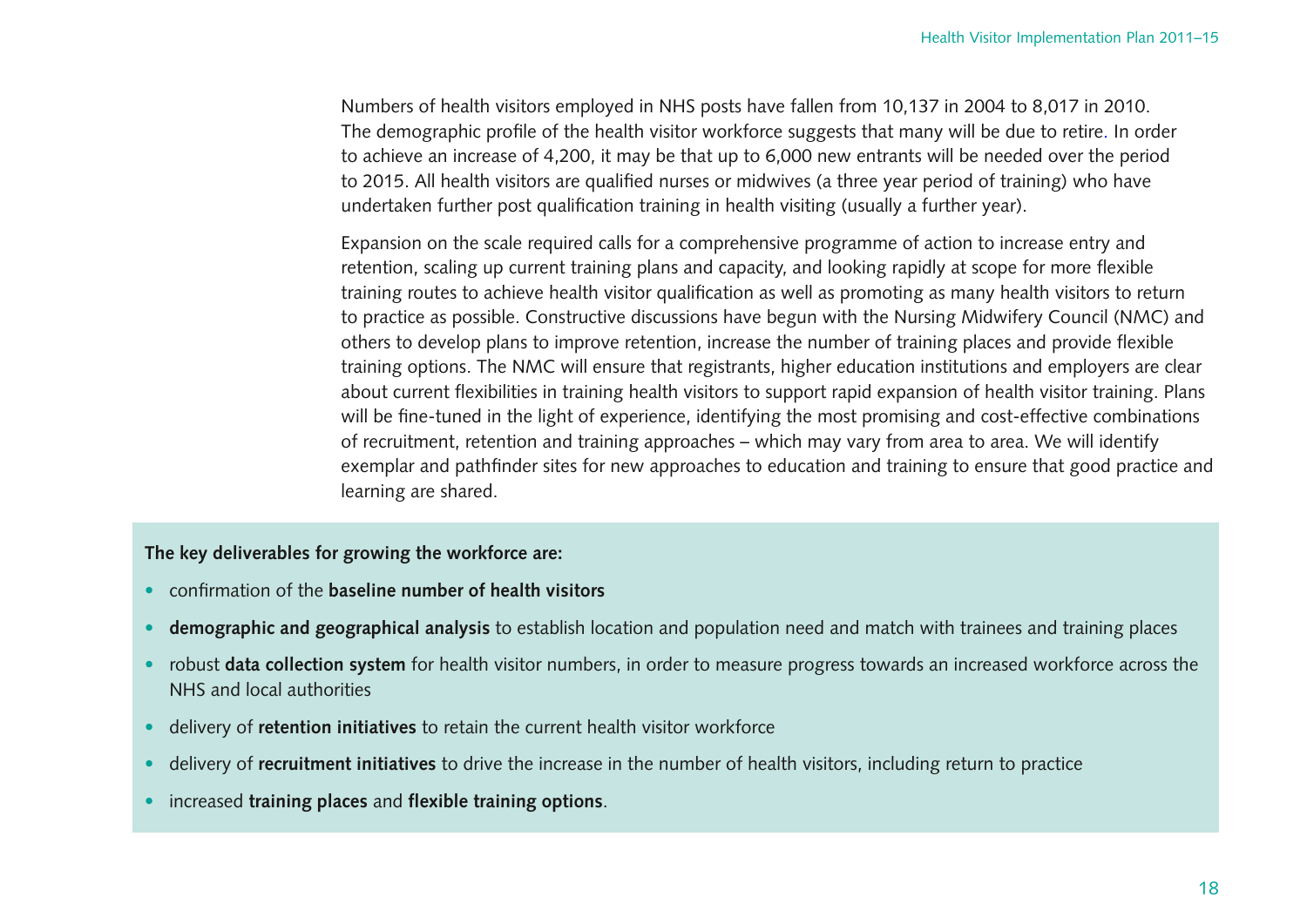**2. Professional mobilisation** – using a range of expertise to develop leadership in the community; identifying and developing champions to support SHAs, commissioners, community service providers, higher education institutions and members of the health visiting profession to drive the increase in the number of health visitors and deliver the new service using innovative and evidence based transformational approaches (e.g. mass mobilisation and social movement thinking).

This workstream aims to promote and share the new service vision and family offer with all those who will be essential to its delivery; to promote the profile of health visiting as a career; and to strengthen development opportunities for existing staff to restore professional autonomy and decision making. It will improve opportunities to use the full range of health visitor skills and re-emphasise health visitors as key public health professionals, and will create a sense of excitement and energy around future opportunities. Additionally, this workstream will include the use of information technology and of information to improve quality and productivity within services. It will also review information technology and information to support knowledge access and choice for families.

### **The key deliverables for professional mobilisation are:**

- **partner analysis** of all groups that are interested in and/or will be impacted by the programme
- design and delivery of the **communications and engagement strategy** and plan
- design and delivery of a **recruitment campaign**
- promotion of **learning, development and spreading of good practice**
- design and delivery of **professional development** training, specifically focused on **building community capacity**, and specific training in new care packages such as cognitive behavioural therapy and new approaches such as motivational interviewing
- supporting high quality professional practice, including the model of practice for effective health visiting and clinical supervision
- **leadership development** to support health visitor leaders to manage and support existing health visiting teams and the new workforce and to promote all health visitors to be seen as leaders in local communities
- work on **joint training** between health visitors and other Sure Start Children's Centre staff, including outreach and family support
- understanding the opportunities of **information technology and improved information** in supporting the new service model.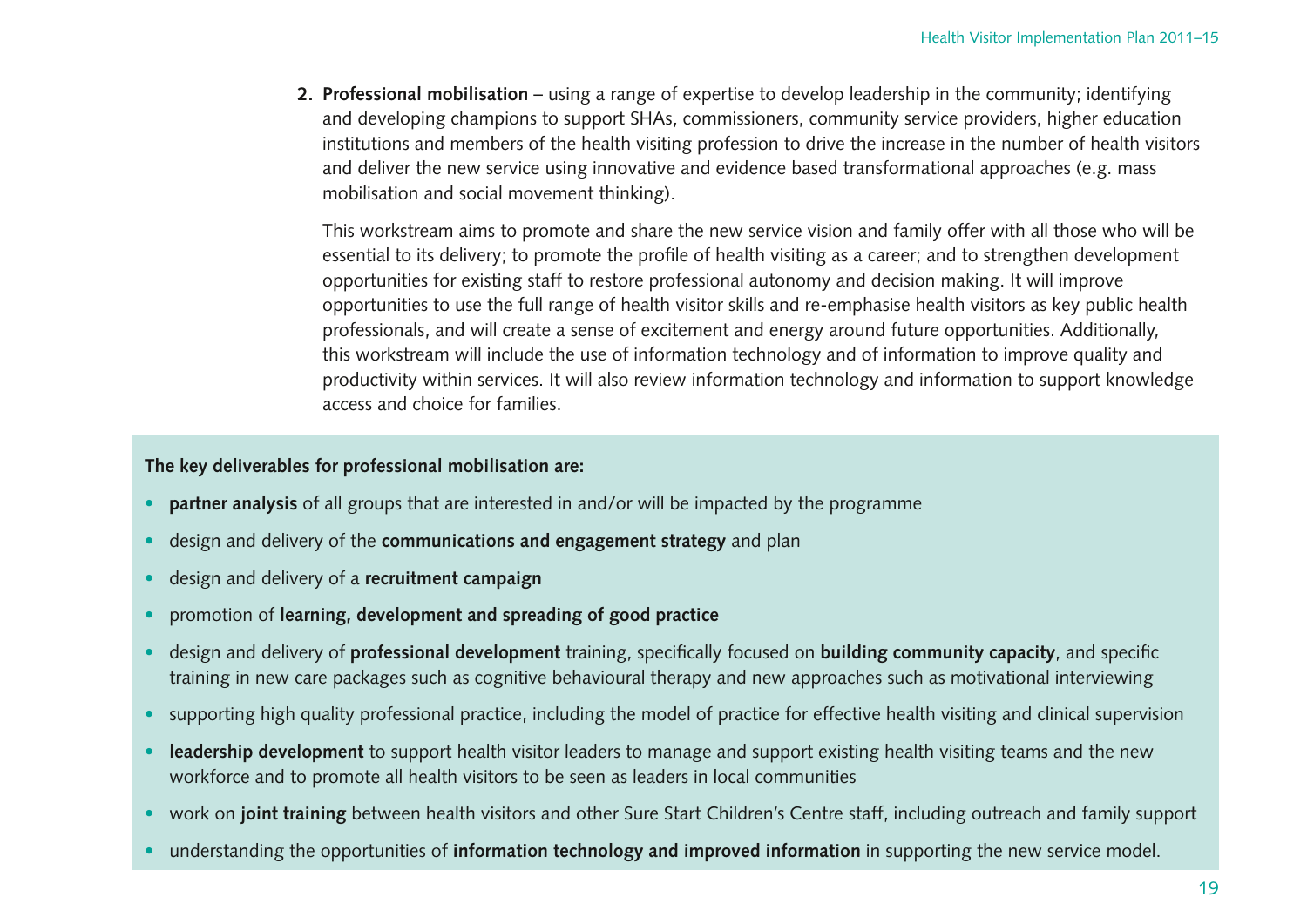**3. Aligning the delivery systems** – this workstream will design and oversee the systems needed to ensure that the new service is commissioned, that the programme is delivered at pace, that drivers and incentives ensure a strong focus on responding to differential needs and improving outcomes, and that systems promote effective join-up between services in ways that best meet local needs. It will develop approaches in line with developments in the NHS and the opportunities offered by the development of the new public health service, adapting to the process of transition and building for a sustainable future model.

#### **The key deliverables for aligning the delivery systems are:**

- a **service vision and model** and **service offer to families** for health visiting services that deliver the Healthy Child Programme and are aligned with Sure Start Children's Centres, the FNP, early years, early intervention services and the new Mental Health Strategy
- a **commissioning framework** on which to develop local commissioning specifications
- **outcome measures**, in order to measure the impact of the increase in health visitor capacity
- **delivery plans for 2011/12**, developed with SHAs and PCTs
- **implementation support** for SHAs and PCTs in 2011/12 to support the achievement of the commitment at regional and local levels
- design of and **transition to a new delivery model** to align with the emerging system architecture and responsibilities for commissioning.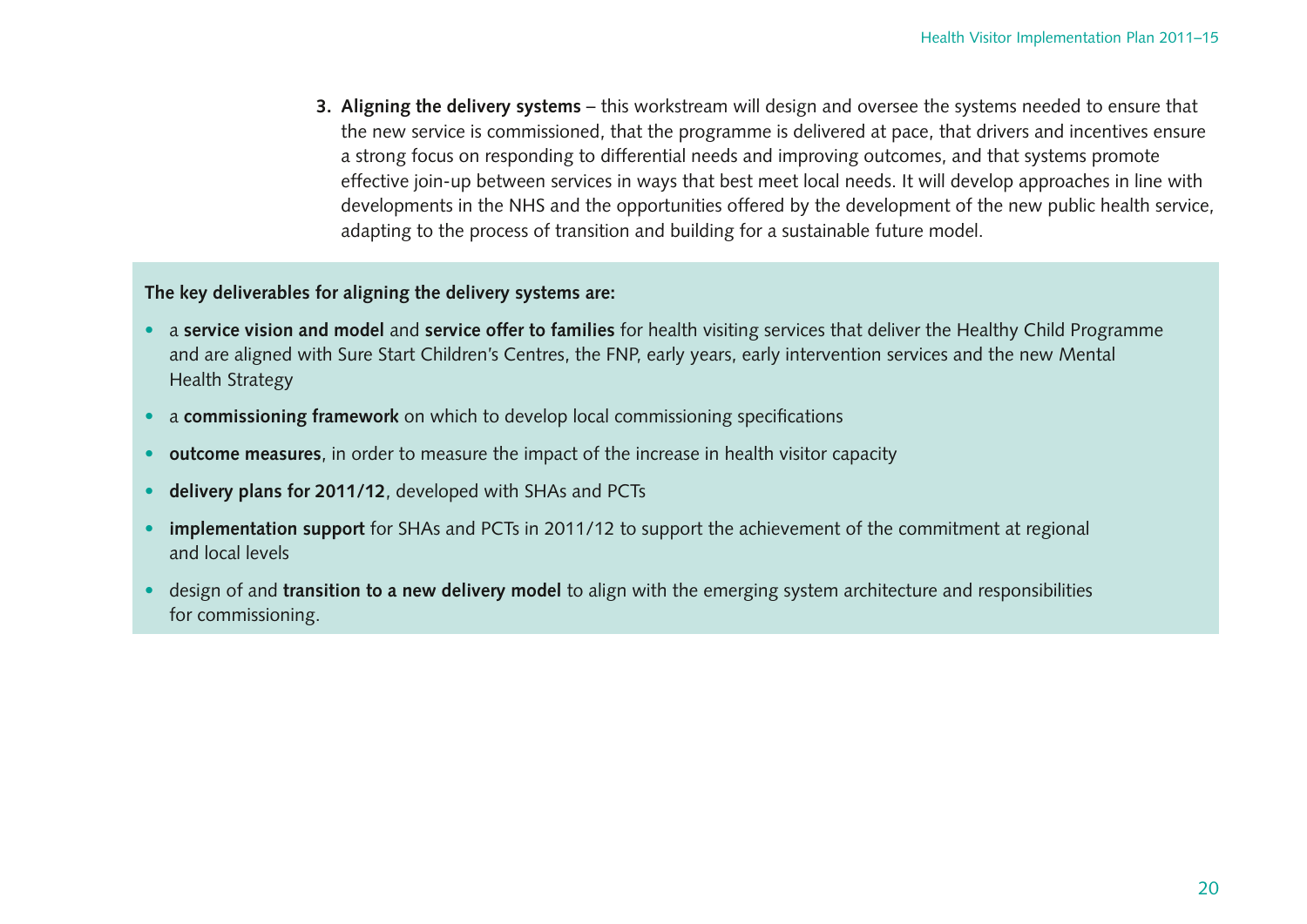#### **Progress towards delivering the Health Visiting Programme will be monitored using clear milestones.**

The number of health visitors in post will be used as an ongoing guide to progress. In addition, the following milestones will be monitored.

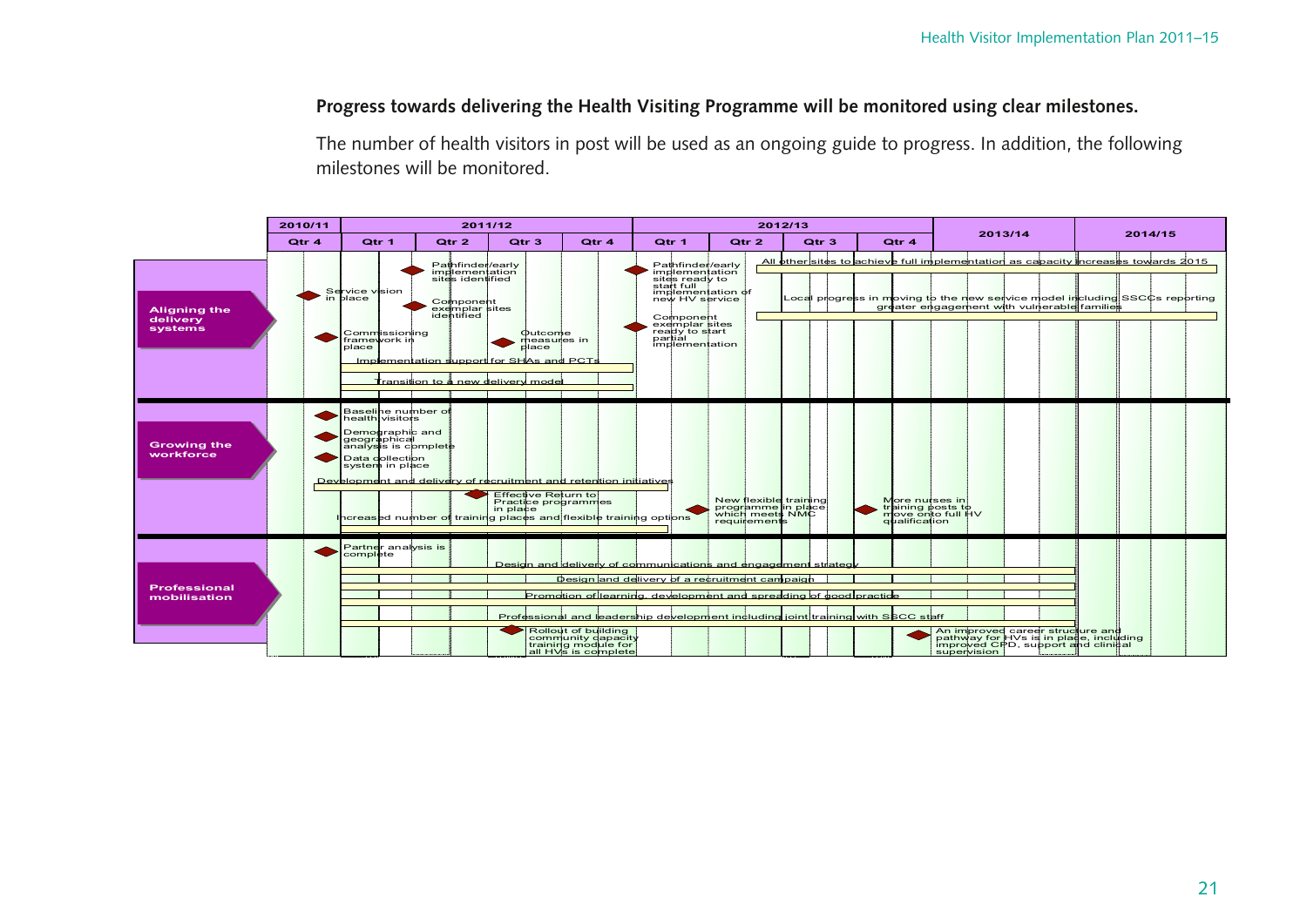## **Evaluation and learning**

The programme includes work to monitor progress on key deliverables and outcomes, and to evaluate effectiveness of key interventions, with an emphasis on rapid learning to shape further development. The programme will also work through equalities implications as part of this.

On workforce expansion, we will monitor workforce trends and assess the impact of workforce initiatives in order to measure success and cost-effectiveness. This will include work with the Centre for Workforce Intelligence (CfWI).

The Department also intends to commission research through the National Nursing Research Unit at King's College London, to inform and help shape ongoing work on health visitor expansion. This will include:

- work on effectiveness and outcomes
- outcome measurement
- work on skill-mix
- work on user experience.

It will also be essential to review progress through the Public Health Outcomes Framework, in the light of consultation.

Implementation plans will be adapted and fine-tuned in the light of emerging evidence to maximise effectiveness.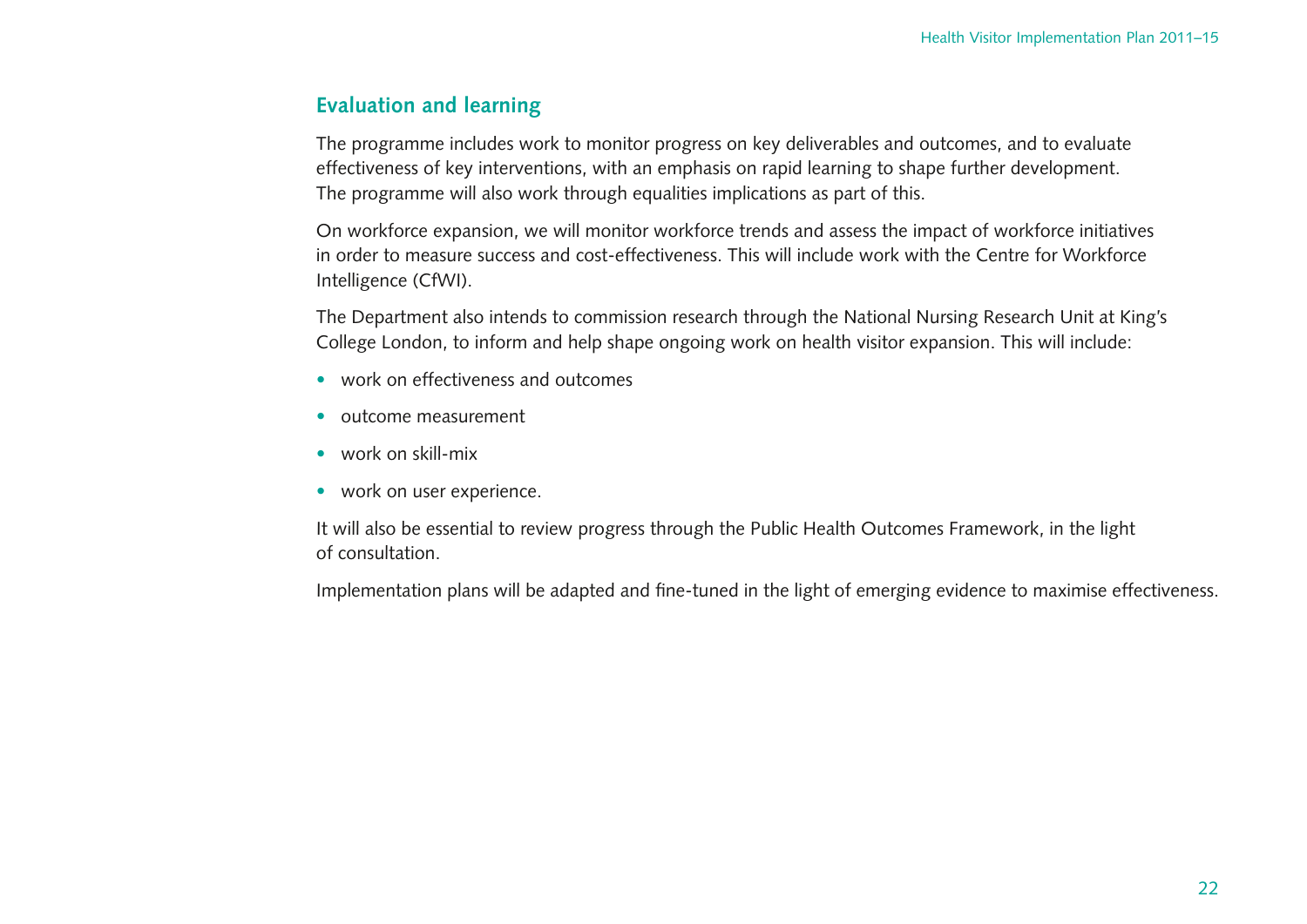# **F) Governance and Accountability**

## **Leading delivery of the Health Visiting Programme**

**Overview** – the Government intends, under the proposals set out in *Healthy Lives, Healthy People* and in related consultations, that responsibility for this major public health initiative should pass to the new Public Health England and that health visiting should be funded through the Public Health England budget. In due course, the Government sees health visiting being commissioned locally as part of the health improvement responsibilities that will pass to local authorities. The local Health and Wellbeing Board, led by the local authority with membership including GP consortia, will be well placed to promote the joining up of all public health, NHS and social care services that support children and families in the early years, taking account of local needs.

**However, special arrangements will be needed initially** given the scale of the challenge: an extra 4,200 health visitors and a re-energised workforce by 2015. This will require concerted action by NHS service and education commissioners, community service providers and higher education institutions and others, at a time of transition for both the NHS and the public health service.

The Department of Health and the NHS Commissioning Board (NHS CB) will be charged with leading the commissioning of this programme in the first instance, on behalf of Public Health England, subject to consultation on the new public health structures and budgets proposed in *Healthy Lives, Healthy People*.

**Arrangements for 2011/12** are set out in the NHS Operating Framework, working within existing NHS funding and accountability arrangements. SHAs will be responsible for working with PCTs to ensure that workforce, education commissioning and service plans are in place for the first stage of workforce expansion. PCTs will need to reflect plans for health visitor expansion in their service commissioning plans, and SHAs will need to ensure that training plans and commissions support local requirements. Funding will be included in allocations to PCTs and in the Multi-Professional Education and Training budget, managed by SHAs. Further detail is in the Operating Framework 2011/12 and supporting materials. Accountability will run from PCTs through SHAs to the Department of Health.

**In 2012/13** PCTs will be responsible for delivering the additional health visitors and will be accountable to the NHS CB.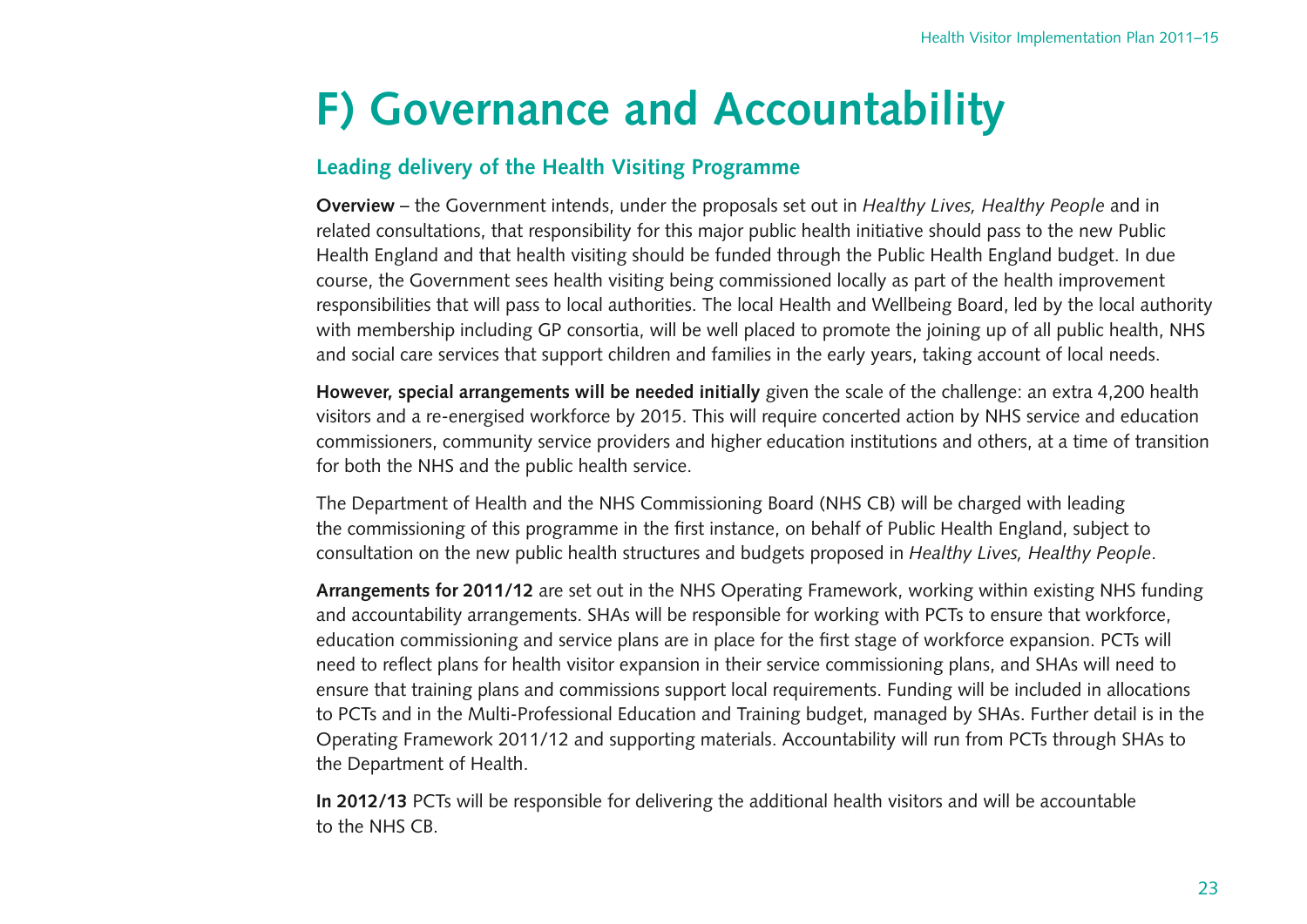**Plans for 2013/14 and beyond** will be developed over the coming year, taking account of progress on NHS reform, the proposals set out in *Healthy Lives, Healthy People*, and the consultations on future funding and commissioning arrangements for Public Health England. As the proposed new Health and Wellbeing Boards develop, they will be well placed to promote joint working locally across health visiting, Sure Start Children's Centres, primary care, maternity services and the FNP, to help families access the right blend of support to meet their needs at the right time. Accountability for delivering the additional workforce numbers will remain with the NHS CB until a decision is made to transfer responsibility to local commissioning.

Over time, accountability arrangements will be developed to focus not just on the expansion and development of the health visiting workforce, but on services for children and families to achieve improved outcomes. Progress measures will include numbers of health visitors in post and in training, while local plans will cover rollout of the service offer. The proposals for the Public Health Outcomes Framework will offer scope to track progress on children's health and development. Work is also proposed to assess families' and health visitors' experience of the new service.

The Health Visitor Programme is included in the Public Health section of the Department of Health's Business Plan. Each month, the Department of Health publishes a report on its progress in meeting these commitments. These reports are available on the departmental website and the Number 10 website.

Figure F.1 shows the proposed national governance arrangements which will oversee the further design work on the programme and ensure that appropriate delivery systems are in place, modifying these over time in line with wider developments.

The programme's success will depend on wide engagement, nationally and locally. Some partners will have specific contributions to make and will be directly engaged in the formal governance of the programme. The programme will also seek the widest possible engagement, in particular through a Partnership Board and partnership network. These arrangements will be developed in more detail through joint work with members. Further detail on delivery partners is at Annex 2.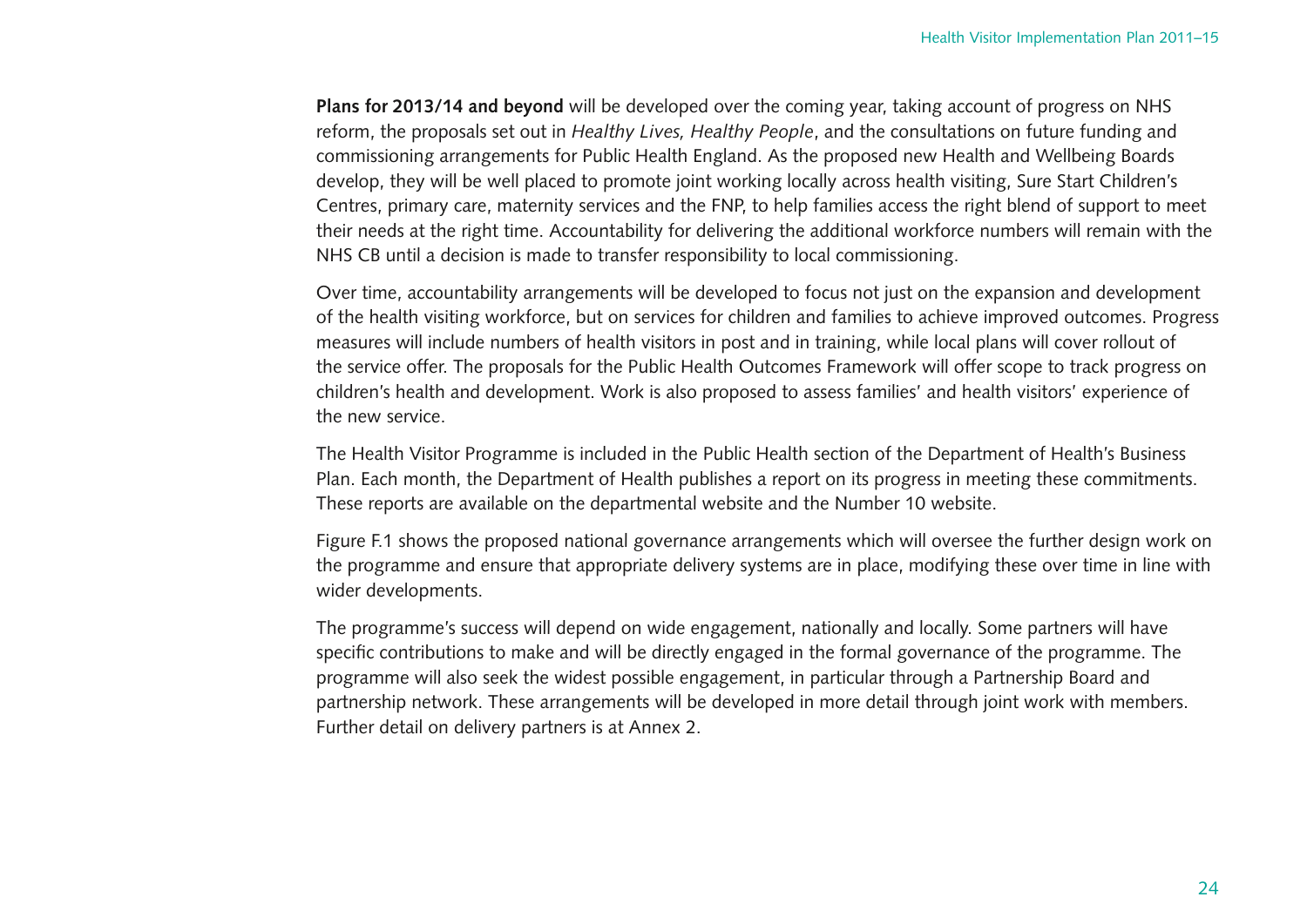## **Governance structure**

Figure F.1 illustrates the governance and reporting arrangements for the programme in 2011/12.

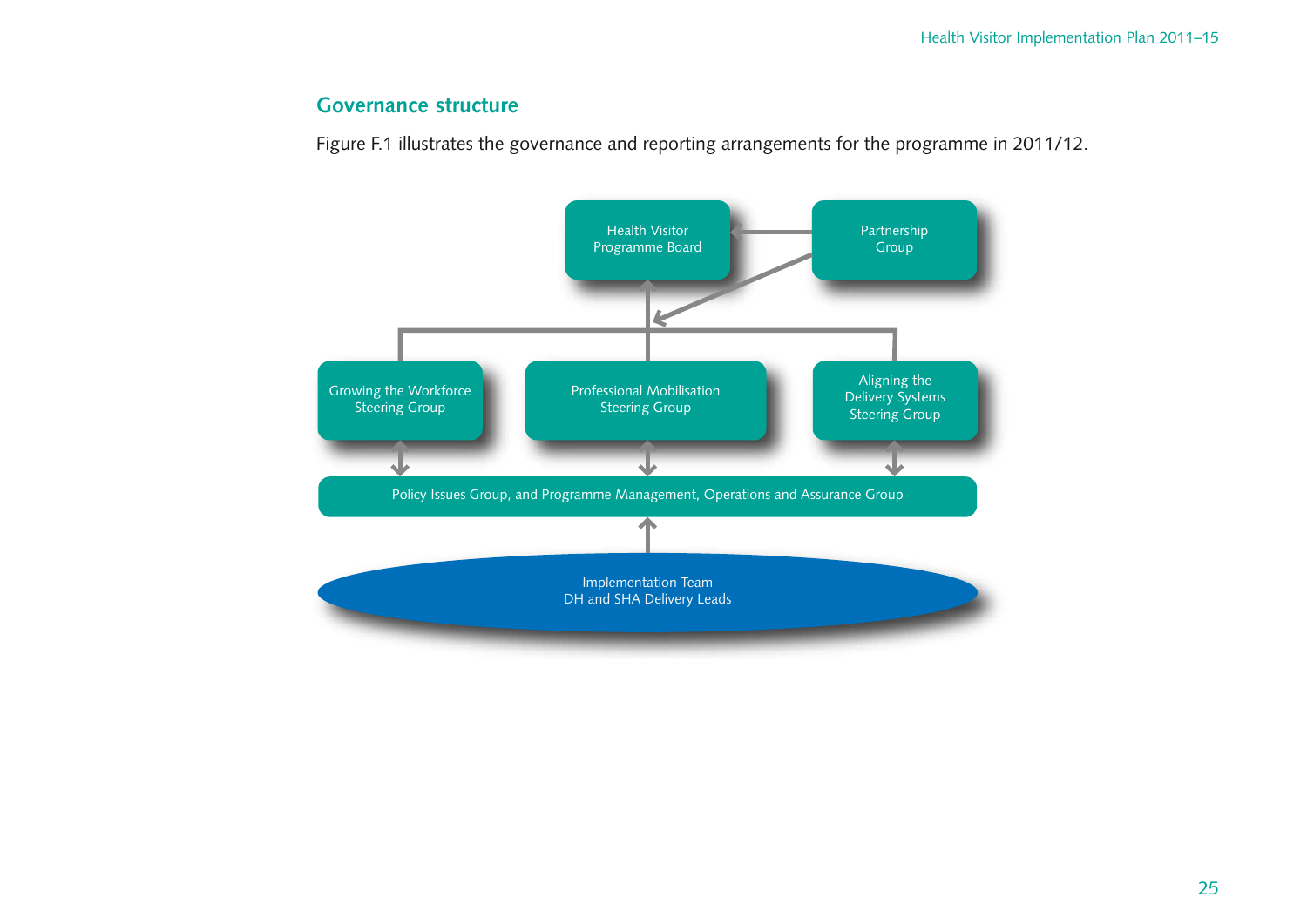# **Annex 1 Programme Plan**

Annex 1 sets out the high level programme plan for the Health Visiting Programme.

The programme plan sets out how, and when, the Department of Health (DH) and its key partners will deliver the activities required to achieve the overall programme objectives.

## **1. Growing the workforce**

**Primary delivery partners:** DH (Workforce Directorate, Centre for Workforce Intelligence (CfWI)), Department for Education (DfE), strategic health authorities (SHAs), primary care trusts (PCTs), Nursing and Midwifery Council (NMC), higher education institutions (HEIs) – through the Council of Deans and Universities UK (UUK)

## **Objective:**

• *Ensure that workforce planning, training and education, and recruitment and retention initiatives are in place to deliver 4,200 extra full-time equivalent health visitors*

### **Deliverables:**

- Confirmation of the **baseline number of health visitors**
- **Demographic and geographical analysis** to establish location and population need and match with trainees and training places
- Robust **data collection system** for health visitor numbers, in order to measure progress towards an increased workforce across the NHS and local authorities
- Delivery of **retention initiatives** to retain the current health visitor workforce
- Delivery of **recruitment initiatives** to drive the increase in the number of health visitors
- Increased **training places** and **flexible training options**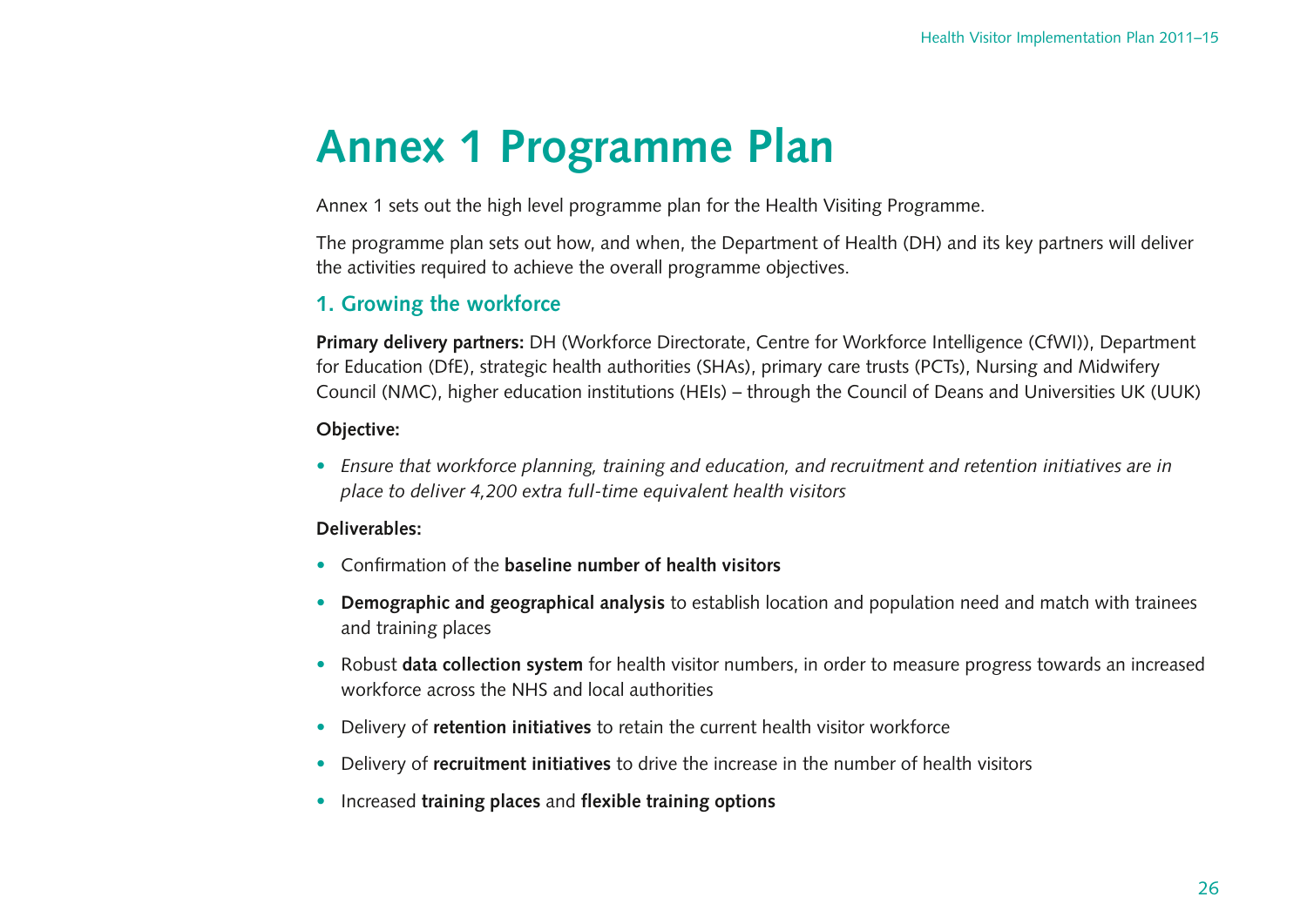## **1. Growing the workforce**

|                                        | <b>Activities</b>                                                                                                                                                                      | <b>Start</b> | <b>End</b> | <b>Lead Responsibility</b> |  |
|----------------------------------------|----------------------------------------------------------------------------------------------------------------------------------------------------------------------------------------|--------------|------------|----------------------------|--|
| 1.1 Baseline number of health visitors |                                                                                                                                                                                        |              |            |                            |  |
| Ĺ.                                     | Conduct analysis of health visitor workforce (profile, age, location)                                                                                                                  | Complete     |            | CfWI                       |  |
| ii.                                    | Establish baseline number of health visitors from which to chart<br>progress                                                                                                           | Started      | Feb 2011   | CfWI                       |  |
|                                        | 1.2 Demographic and geographical analysis                                                                                                                                              |              |            |                            |  |
| i.                                     | Demographic and geographical mapping/audit of health visitors<br>to establish location and population need and match with trainees<br>and training places                              | Started      | Feb 2011   | CfWI                       |  |
|                                        | 1.3 Data collection system                                                                                                                                                             |              |            |                            |  |
| i.                                     | Establish robust data collection for health visitor numbers in NHS,<br>local authorities, and over transitional period to new system<br>architecture                                   | Jan 2011     | Mar 2011   | CfWI                       |  |
|                                        | <b>1.4 Retention initiatives</b>                                                                                                                                                       |              |            |                            |  |
| Ť.                                     | Investigate flexible retirement packages                                                                                                                                               | Started      | Jun 2011   | DH                         |  |
| ii.                                    | Gather evidence about what health visitors dislike about their role<br>and any productivity measures that may change this, e.g. use of<br>laptops, mobile phones and working practices | Jan 2011     | Feb 2011   | CfWI                       |  |
| iii.                                   | Develop long-term strategies for retention and career progression                                                                                                                      | Mar 2011     | Mar 2012   | DH                         |  |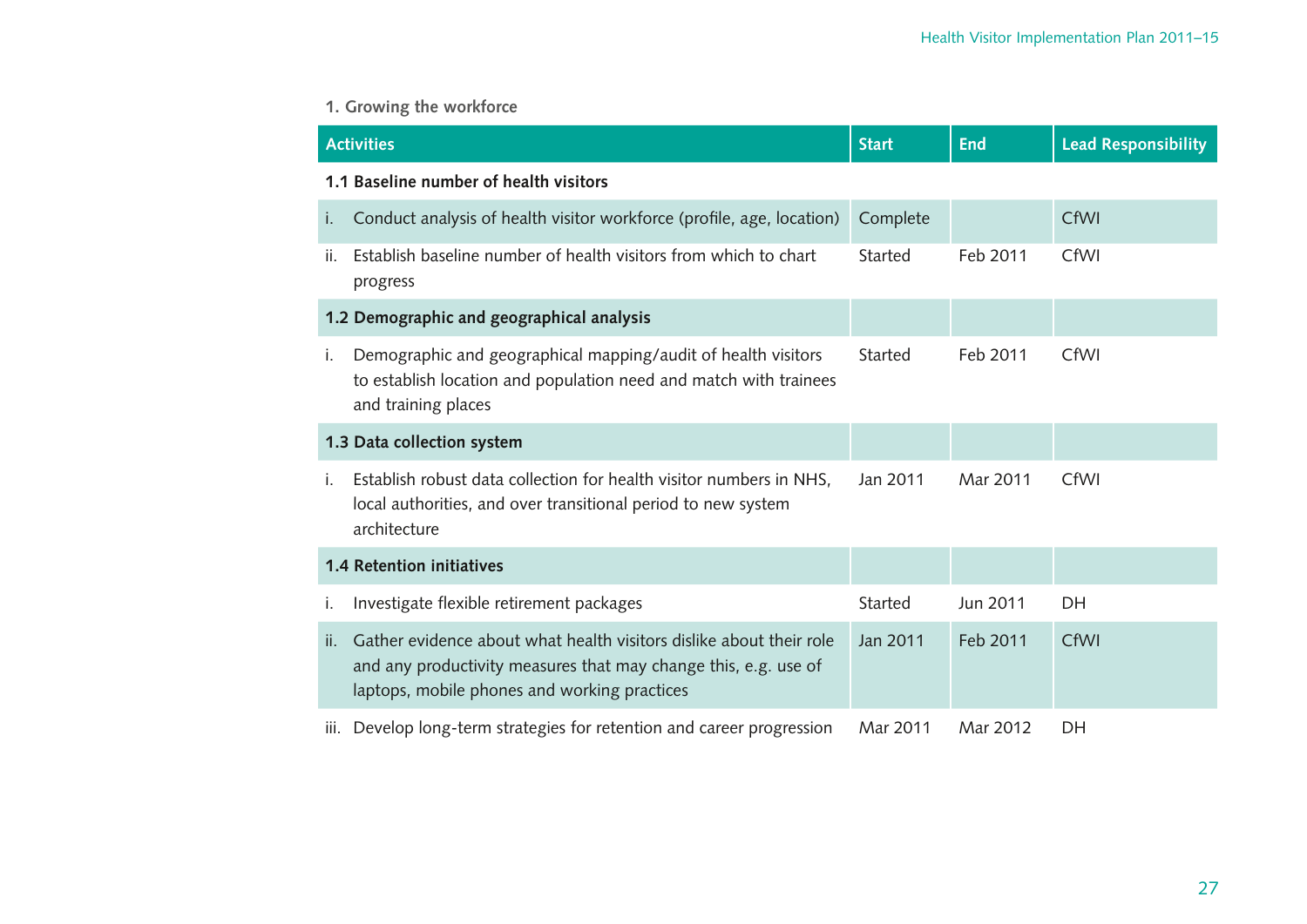# **1. Growing the workforce (continued)**

|                             | <b>Activities</b>                                                                                                                       |          | <b>End</b> | <b>Lead Responsibility</b> |  |
|-----------------------------|-----------------------------------------------------------------------------------------------------------------------------------------|----------|------------|----------------------------|--|
| 1.5 Recruitment initiatives |                                                                                                                                         |          |            |                            |  |
|                             | <b>Return to Practice (RtP)</b>                                                                                                         |          |            |                            |  |
| Ť.                          | Develop initiatives and incentives to drive RtP                                                                                         | Started  | Feb 2011   | DH                         |  |
| ii.                         | Determine and initiate RtP pilot sites                                                                                                  | Complete |            | DH                         |  |
| iii.                        | Execute RtP pilot                                                                                                                       | Started  | Mar 2011   | <b>PCTs</b>                |  |
|                             | iv. Evaluate RtP pilot                                                                                                                  | Mar 2011 | Mar 2011   | DH                         |  |
| V.                          | Roll out RtP programmes nationally                                                                                                      | Mar 2011 | Ongoing    | DH/SHAs                    |  |
|                             | vi. Explore potential for existing family and staff nurses to support<br>health visiting and encourage health visiting take-up          | Jan 2011 | Mar 2011   | DH                         |  |
|                             | vii. Work with external partners to design a support package which<br>actively encourages health visiting as a career                   | Started  | Jun 2011   | DH                         |  |
|                             | 1.6 Training places and flexible training options                                                                                       |          |            |                            |  |
| i.                          | Parliamentary Under Secretary of State for Public Health (PS (PH))<br>meeting with NMC to discuss flexible training for health visitors | Complete |            |                            |  |
| ii.                         | Develop plans to increase health visiting training places                                                                               | Jan 2011 | Mar 2011   | SHAs/HEIs                  |  |
| iii.                        | Explore flexible training options with NMC, Council of Deans,<br>HEIs and SHA education commissioners                                   | Jan 2011 | Mar 2011   | DH/NMC                     |  |
|                             | iv. Engagement with programme providers and dissemination of<br>information on flexible arrangements                                    | Jan 2011 | Mar 2011   | DH/NMC                     |  |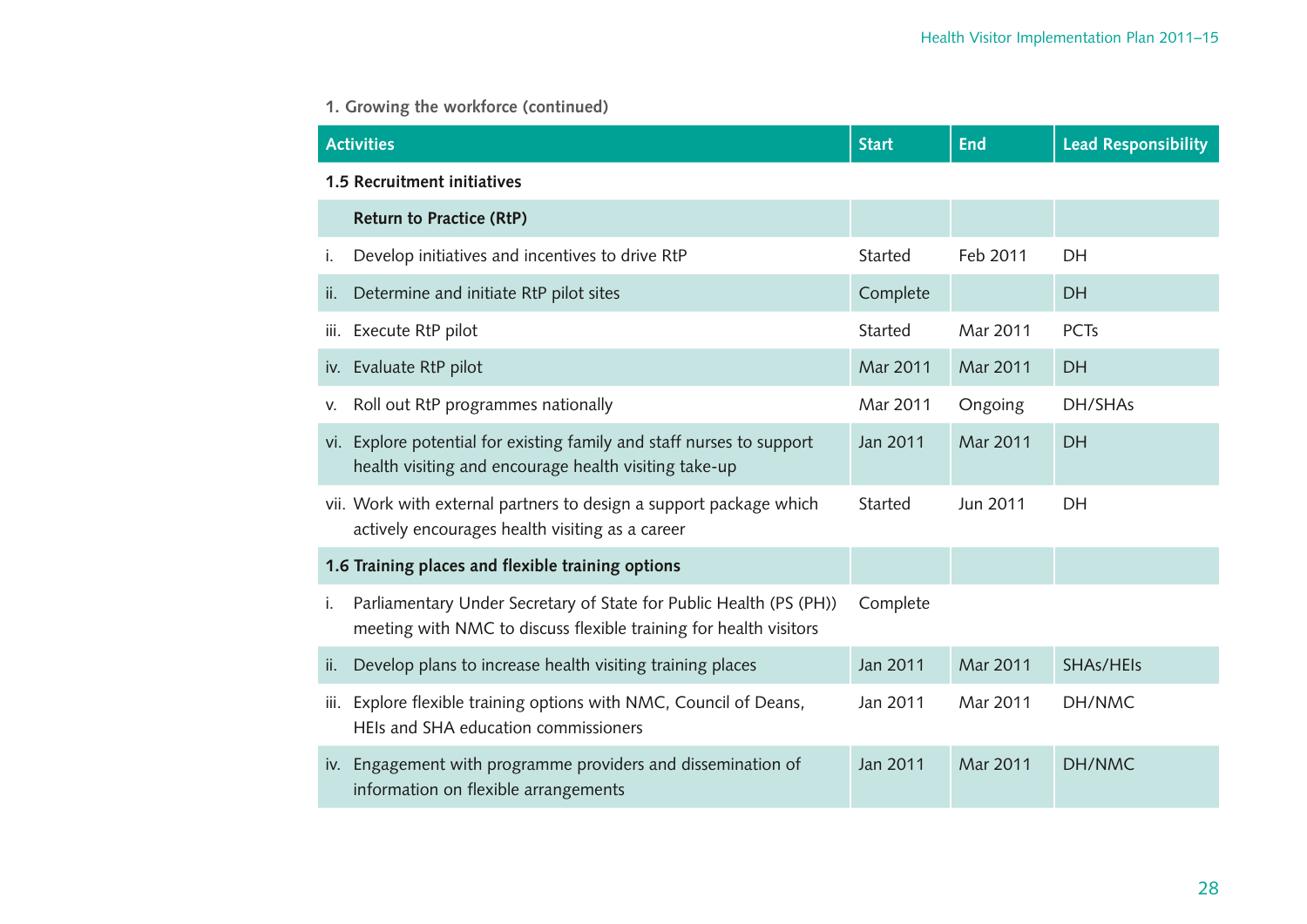# **1. Growing the workforce (continued)**

| <b>Start</b><br><b>Activities</b>                                                                                                                                                                  |                        | <b>End</b>       | <b>Lead Responsibility</b> |
|----------------------------------------------------------------------------------------------------------------------------------------------------------------------------------------------------|------------------------|------------------|----------------------------|
| Clarify flexible approaches to practice teaching, including<br>V.<br>additional guidelines for mentors and guidance on practice<br>teacher/mentor ratios                                           | Mar 2011               | Jun 2011         | <b>NMC</b>                 |
| vi. Explore feasibility of conversion courses                                                                                                                                                      | Jan 2011               | Mar 2011         | DH/NMC                     |
| vii. Review of the third part of the register                                                                                                                                                      | Announce-<br>ment 2011 | To be<br>advised | <b>NMC</b>                 |
| viii. Provision of additional advice to support the existing standards<br>to illustrate different programme options to enter the Specialist<br>Community Public Health Nurses part of the register | Complete               |                  | <b>NMC</b>                 |
| 1.7 Promoting recruitment into deprived areas                                                                                                                                                      |                        |                  |                            |
| Explore training development and recruitment options to<br>Τ.<br>attract and support health visitors to work with communities with<br>the greatest needs                                           | Mar 2011               | Aug 2011         | DH                         |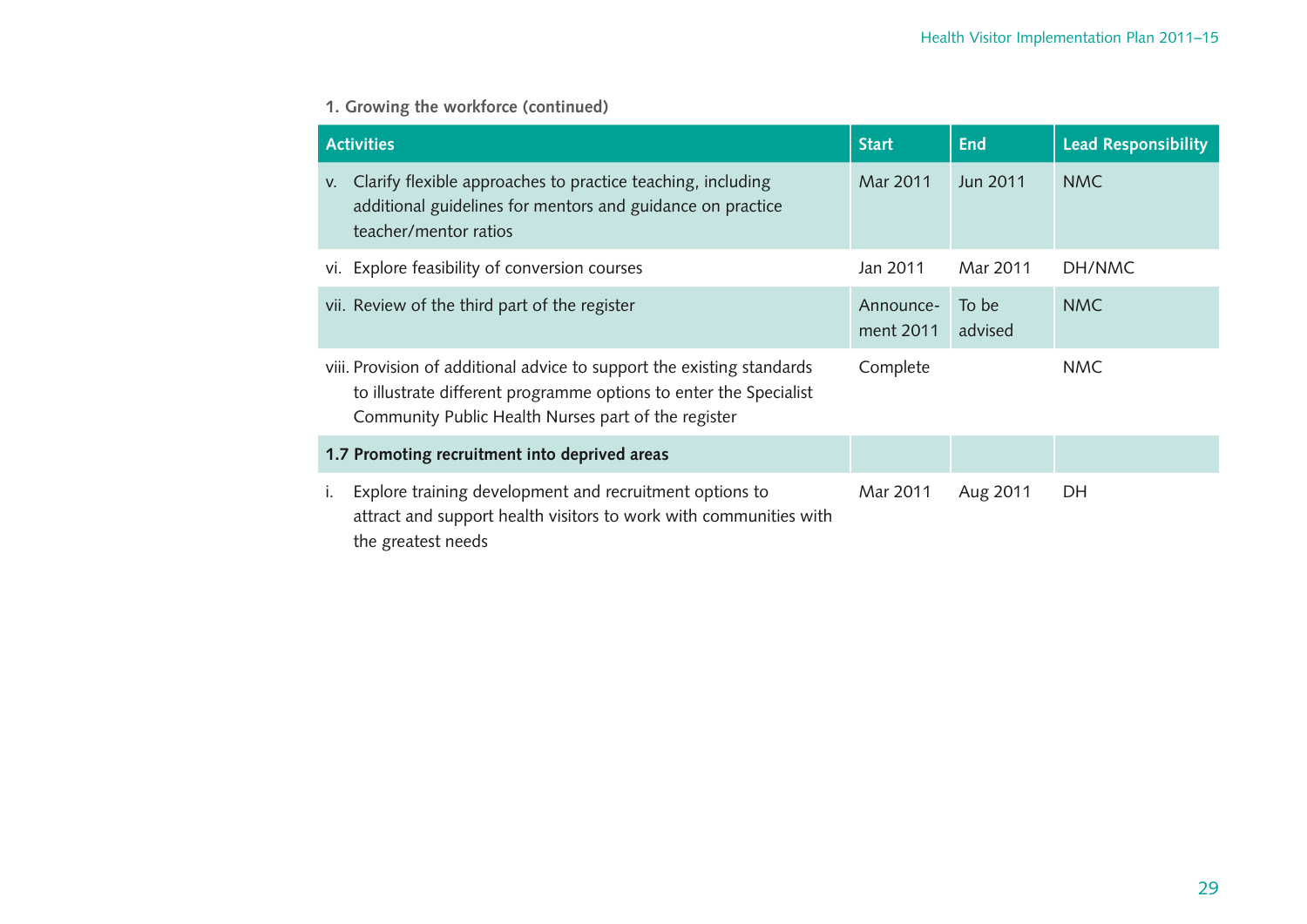## **2. Professional mobilisation**

**Primary delivery partners:** DH, DfE, SHAs, PCTs, NMC

### **Objectives:**

- *Engage and re-energise the health visiting profession*
- *Promote learning and spread of good practice to drive the increase in the number of health visitors*
- *Update and develop community public health and Big Society competencies*

#### **Deliverables:**

- **Partner analysis** of all groups that are interested in and/or will be impacted by the programme
- Design and delivery of the **communications and engagement strategy** and plan
- Design and delivery of a **recruitment campaign**
- Promotion of **learning, development and spreading of good practice**
- Design and delivery of **professional development** training, specifically focused on **building community capacity**, and specific training in new care packages such as cognitive behavioural therapy and new approaches such as motivational interviewing
- Supporting high quality professional practice, including the model of practice for effective health visiting and clinical supervision
- **Leadership development** to support health visitor leaders to manage and support existing health visiting teams and the new workforce and to promote all health visitors to be seen as leaders in local communities
- Work on **joint training** between health visitors and other Sure Start Children's Centre staff, including outreach and family support
- Understanding the opportunities of **information technology and improved information** in supporting the new service model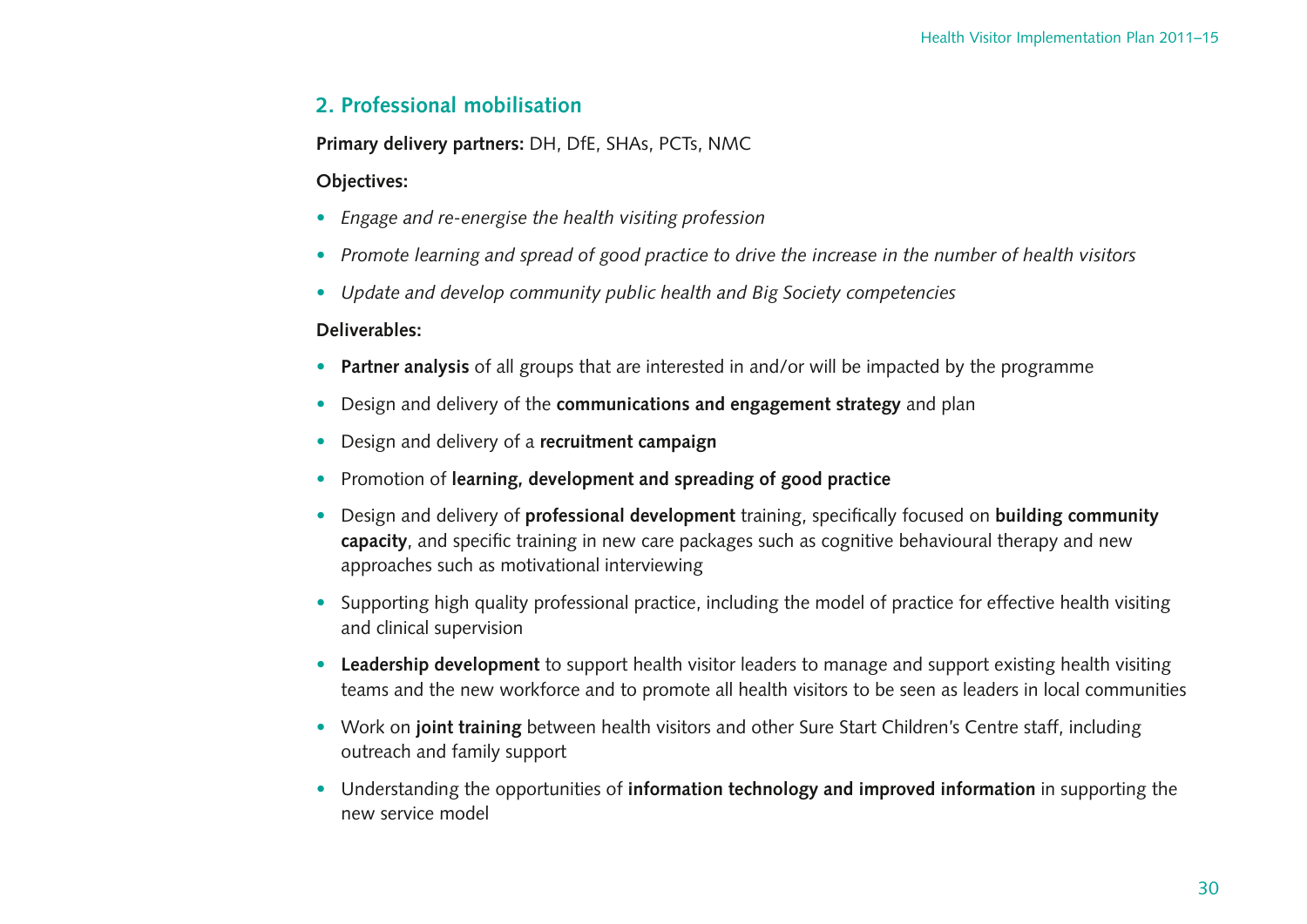### **2. Professional mobilisation**

|     | <b>Activities</b>                                                                                                                                                                                                                                                       |                | <b>End</b> | <b>Lead Responsibility</b> |
|-----|-------------------------------------------------------------------------------------------------------------------------------------------------------------------------------------------------------------------------------------------------------------------------|----------------|------------|----------------------------|
|     | 2.1 Partner analysis                                                                                                                                                                                                                                                    |                |            |                            |
| i.  | Identify partners, i.e. organisations/individuals who are interested<br>in and/or will be impacted by the programme                                                                                                                                                     | Started        | Mar 2011   | DH                         |
|     | 2.2 Communications and engagement strategy                                                                                                                                                                                                                              |                |            |                            |
| i.  | Develop narrative around the commitment and the role of the<br>health visitor set within wider early years narrative                                                                                                                                                    | Complete       |            | DH                         |
| ii. | Design an effective communications and engagement strategy<br>and plan                                                                                                                                                                                                  | Jan 2011       | Mar 2011   | DH                         |
|     | iii. Deliver communications and engagement strategy and plan                                                                                                                                                                                                            | Apr 2011       | Dec 2014   | National/local<br>delivery |
|     | iv. PS (PH) and Chief Nursing Officer (CNO) to address Unite/<br>Community Practitioners' and Health Visitors' Association (CPHVA)<br>conference to articulate the service vision for health visiting and<br>announce new 'building community capacity' training module | Complete       |            |                            |
|     | v. PS (PH) keynote speech at the National Child Health Conference<br>for health visitors and Sure Start Children's Centre staff                                                                                                                                         | Mar 2011       | Mar 2011   | DH                         |
|     | vi. Meetings with SHAs and PCTs via CNO and SHA Directors of<br>Nursing and professional networks, CNO business meetings                                                                                                                                                | <b>Started</b> | Mar 2012   | <b>DH</b>                  |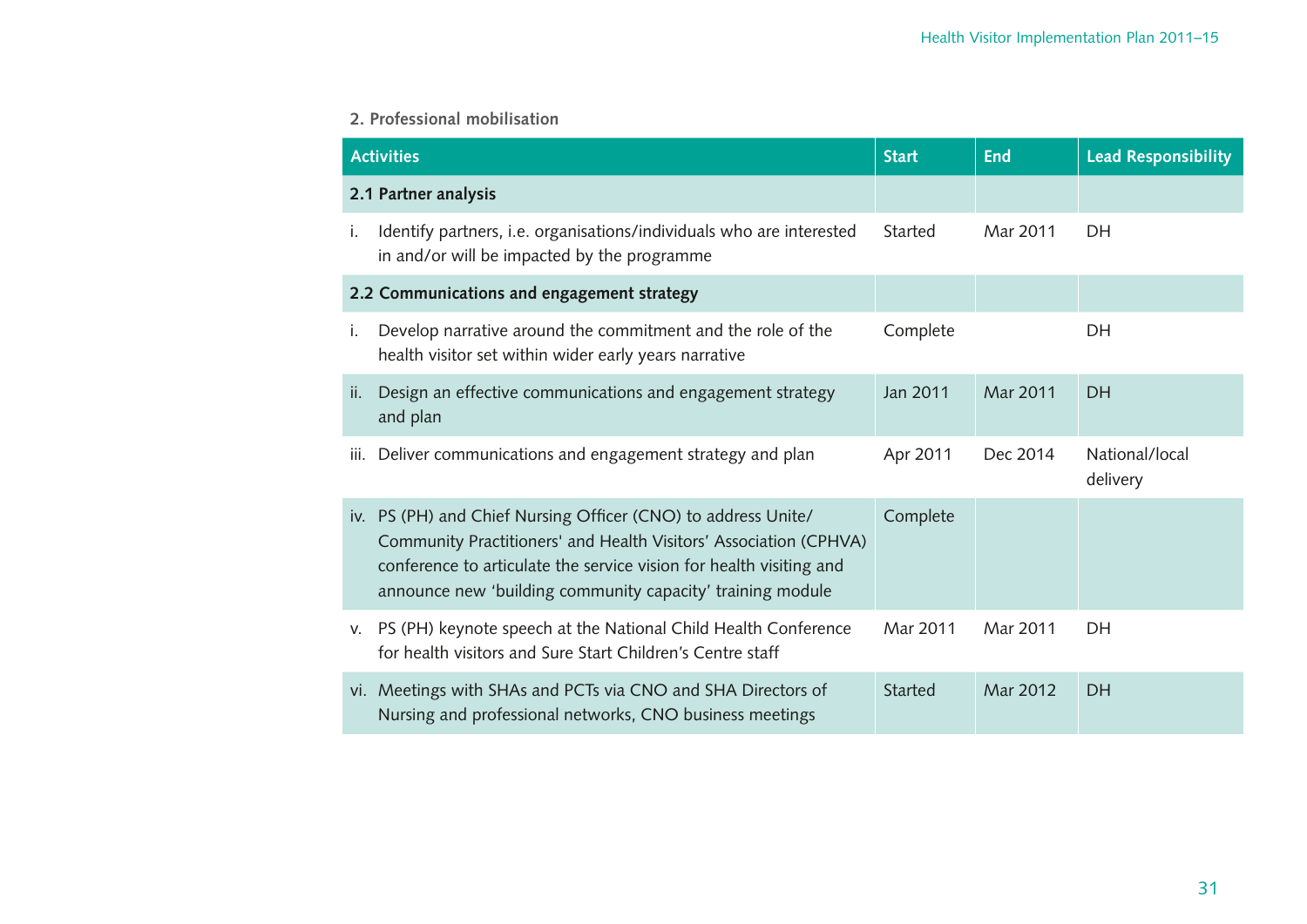### **2. Professional mobilisation (continued)**

|     | <b>Activities</b>                                                                                                                                    | <b>Start</b>   | <b>End</b> | <b>Lead Responsibility</b> |
|-----|------------------------------------------------------------------------------------------------------------------------------------------------------|----------------|------------|----------------------------|
|     | vii. Speaking events to health visitors, commissioners, GPs, Directors<br>of Public Health and professional bodies                                   | Started        | Mar 2014   | DH                         |
|     | viii. Proactive messaging with partners in professional journals and<br>newsletters                                                                  | <b>Started</b> | Mar 2014   | <b>DH</b>                  |
|     | 2.3 Recruitment campaign                                                                                                                             |                |            |                            |
| i.  | Design a recruitment campaign to drive the increase in the<br>number of health visitors                                                              | Jan 2011       | Jun 2011   | DH                         |
| ii. | Deliver recruitment campaign to drive the increase in the number<br>of health visitors                                                               | Jul 2011       | Dec 2014   | National/local<br>delivery |
|     | 2.4 Learning, development and spreading of good practice                                                                                             |                |            |                            |
| i.  | Work with SHAs to develop plans for mass mobilisation campaigns<br>in 2011/12                                                                        | Jan 2011       | Mar 2011   | DH                         |
| ii. | Identify the tools that will be required locally to support shared<br>learning on how to deliver mass mobilisation                                   | Feb 2011       | Mar 2011   | DH/SHAs                    |
|     | iii. Create tools and materials that can be used locally to support<br>shared learning on how to deliver mass mobilisation                           | Apr 2011       | Jun 2011   | DH/SHAs                    |
|     | iv. SHAs to deliver local mass mobilisation campaigns with DH<br>support                                                                             | Apr 2011       | Mar 2012   | SHAs/DH                    |
| V.  | Identify learning from Family Nurse Partnership (FNP) and other<br>evidence based programmes and agree a development and<br>implementation programme | Apr 2011       | Mar 2012   | DH                         |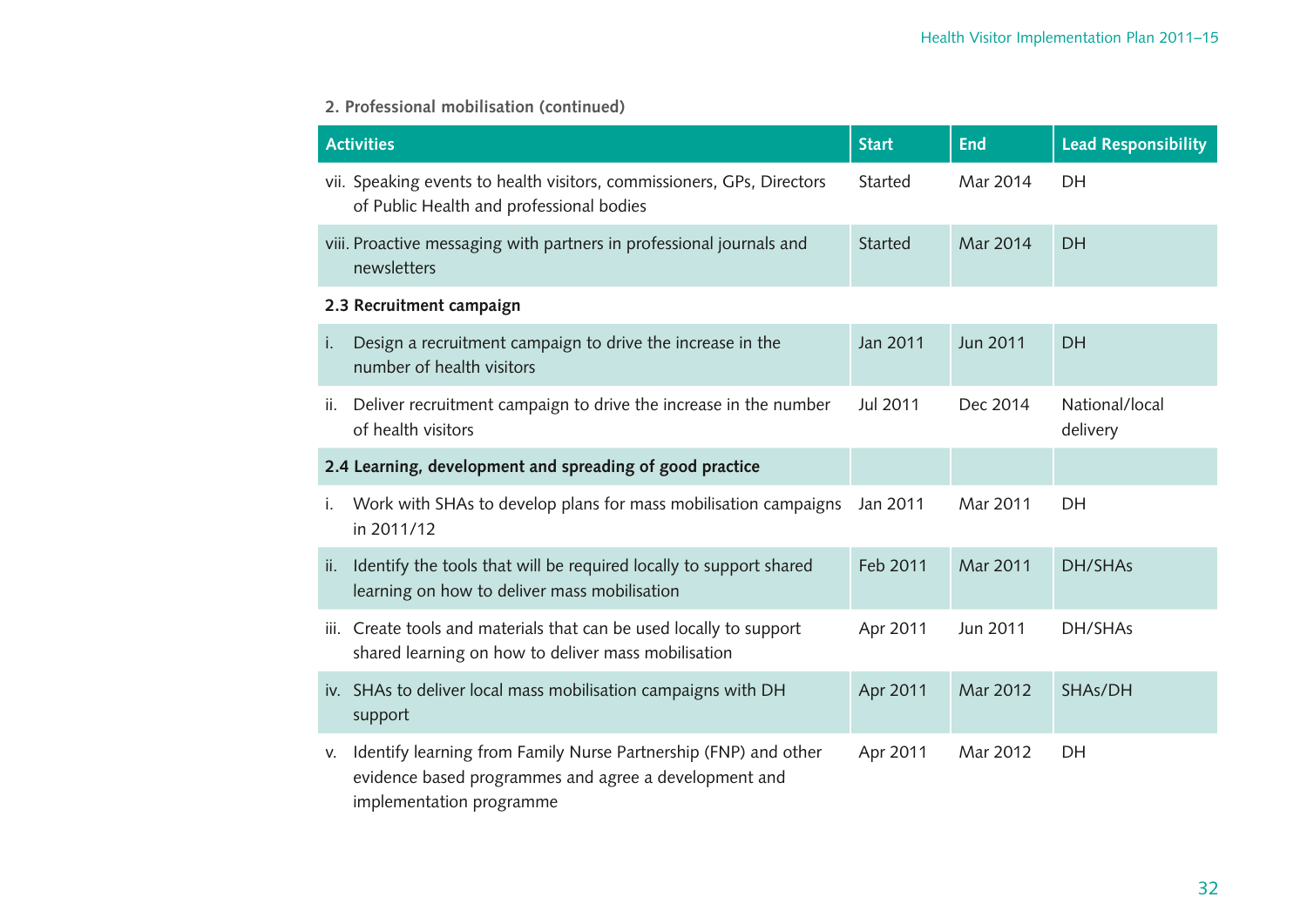### **2. Professional mobilisation (continued)**

|      | <b>Activities</b>                                                                                                                                                                            | <b>Start</b>   | <b>End</b> | <b>Lead Responsibility</b> |  |  |
|------|----------------------------------------------------------------------------------------------------------------------------------------------------------------------------------------------|----------------|------------|----------------------------|--|--|
|      | vi. Identify learning from research underpinning the Healthy Child<br>Programme (prenatal development and the first five years of life)                                                      | Apr 2011       | Mar 2012   | DH                         |  |  |
|      | vii. Deliver the development programme, alongside FNP expansion,<br>to embed evidence based methods and tools within health visitors<br>using effective and sustainable change methodologies | Apr 2012       | Apr 2015   | SHAs/DH                    |  |  |
|      | 2.5 Professional development                                                                                                                                                                 |                |            |                            |  |  |
| i.   | Share new service vision and develop a module for health visitors<br>in practice and those in education to refresh/provide skills in<br>building and utilising community capacity            | <b>Started</b> | Feb 2011   | DH                         |  |  |
| ii.  | Rollout of access to 'building community capacity' training module<br>for all health visitors                                                                                                | Feb 2011       | Sep 2011   |                            |  |  |
| iii. | Revisit supervision model                                                                                                                                                                    | Mar 2011       | Sep 2011   | <b>DH</b>                  |  |  |
|      | 2.6 Leadership development                                                                                                                                                                   |                |            |                            |  |  |
| Ť.   | Develop health visitor leaders to help them support and manage<br>new workforce                                                                                                              | Apr 2011       | Apr 2015   | DH                         |  |  |
| ii.  | Identify opportunities for joint training between health visitors and<br>Sure Start Children's Centre staff                                                                                  | Mar 2011       | Sep 2011   | DH/DfE                     |  |  |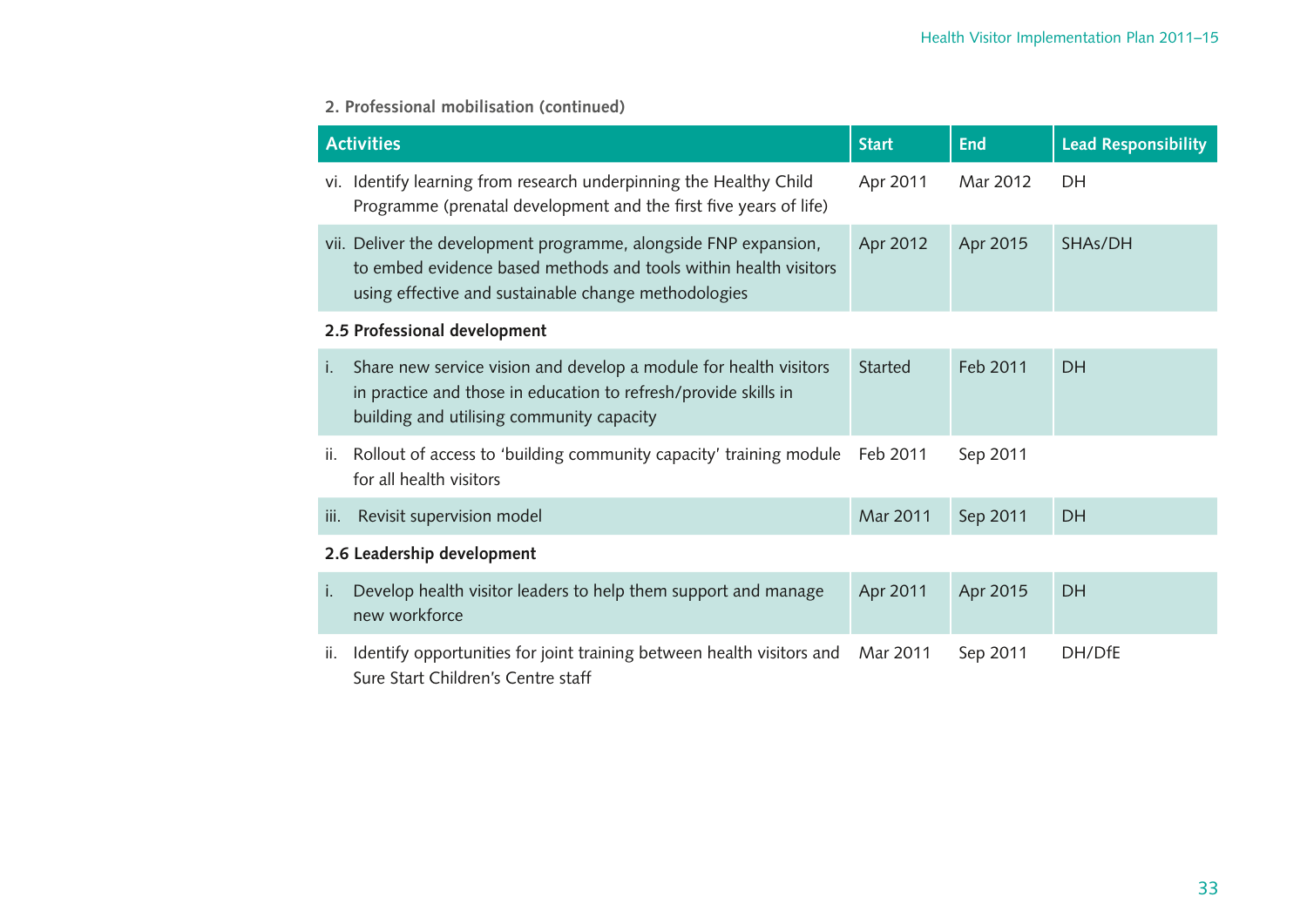## **3. Aligning the delivery systems**

#### **Primary delivery partners:** DH, DfE, SHAs, PCTs

#### **Objectives:**

- *Develop the service vision and new model for health visiting services*
- *Ensure the development of the commissioning framework, outcome measures, health premium and drivers for improvement*
- *Align the service vision and model for health visiting services with Sure Start Children's Centres, early years and early intervention services*
- *Confirm that DH, SHA and PCT capacity is in place for 2011/12 to deliver workforce growth and promote service transformation*
- *Work with and through SHAs to design and execute the delivery approach for 2011/12*
- *Design and support the transition to a new delivery model for 2012/13–2014/15 to align with the emerging system architecture and responsibilities for commissioning*

#### **Deliverables:**

- A **service vision and model** and **service offer to families** for health visiting services that deliver the Healthy Child Programme and are aligned with Sure Start Children's Centres, the FNP, early years, early intervention services and the new Mental Health Strategy
- A **commissioning framework** on which to develop local commissioning specifications
- **Outcome measures**, in order to measure the impact of the increase in health visitor capacity
- **Delivery plans for 2011/12**, developed with SHAs and PCTs
- **Implementation support** for SHAs and PCTs in 2011/12 to support the achievement of the commitment at regional and local levels
- Design of and **transition to a new delivery model** to align with the emerging system architecture and responsibilities for commissioning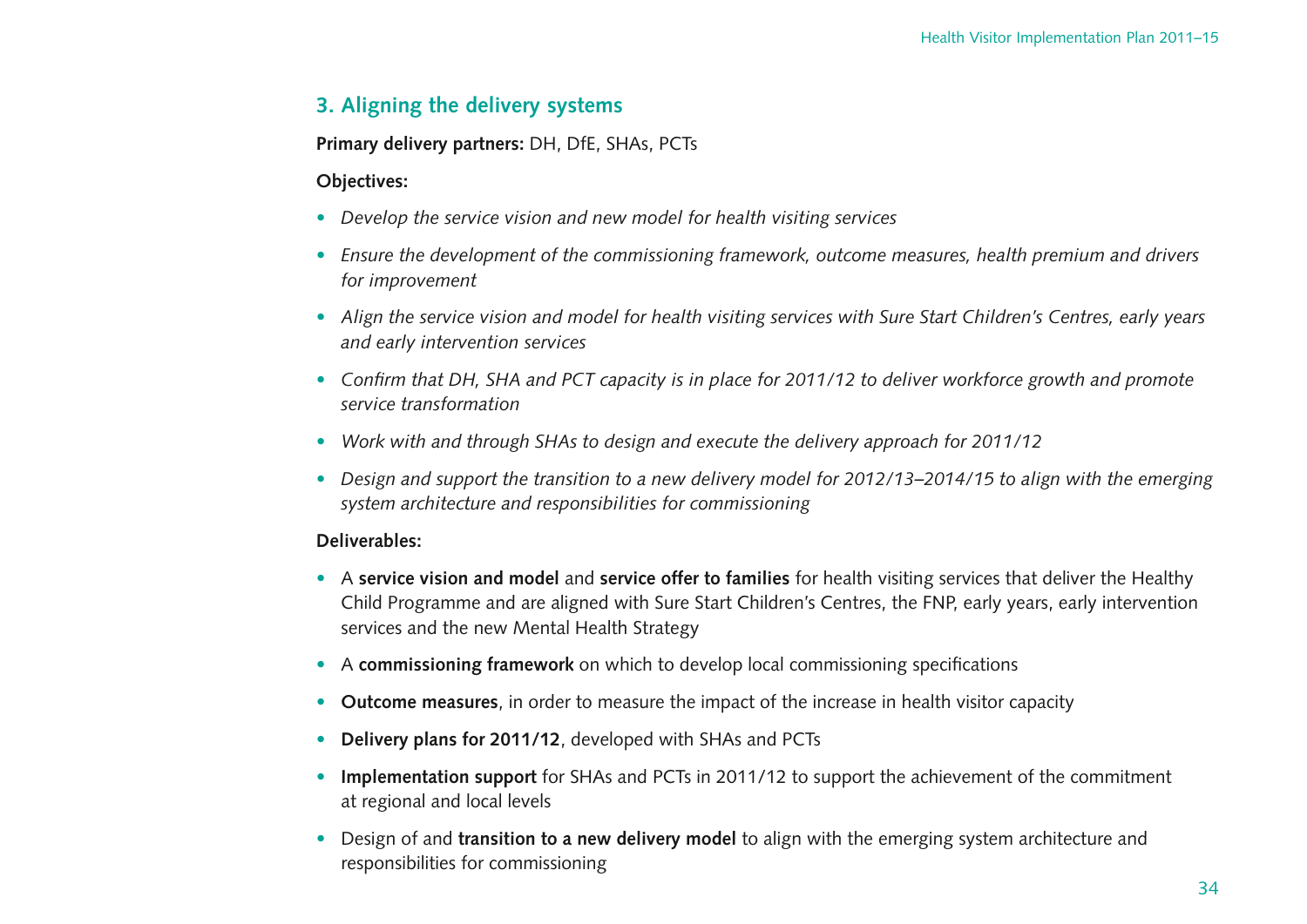# **3. Aligning the delivery systems**

|     | <b>Activities</b>                                                                                                                                   |          | <b>End</b> | <b>Lead Responsibility</b> |
|-----|-----------------------------------------------------------------------------------------------------------------------------------------------------|----------|------------|----------------------------|
|     | 3.1 Service vision and model and service offer for families                                                                                         |          |            |                            |
| İ.  | Design service vision and model for health visiting services<br>in England                                                                          | Complete |            |                            |
| ii. | Launch service vision and model at Community Practitioners' and<br>Health Visitors' Association (CPHVA) conference                                  | Complete |            |                            |
|     | iii. Set the health visiting vision within wider early years and early<br>intervention strategies                                                   | Complete |            |                            |
|     | 3.2 Commissioning framework                                                                                                                         |          |            |                            |
| İ.  | Embed health visitor provision in the Operating Framework<br>for 2011/12                                                                            | Complete |            | DH                         |
| ii. | Develop an overarching commissioning framework on which to<br>develop local commissioning specifications                                            | Jan 2011 | Mar 2011   | <b>DH</b>                  |
|     | iii. Explore how health premium can be used to drive improved<br>commissioning for children and families during transition, and<br>other incentives | Mar 2012 | Mar 2013   | <b>DH</b>                  |
|     | 3.3 Outcome measures                                                                                                                                |          |            |                            |
| i.  | Develop outcome measures in the light of Public Health England<br>Outcomes Framework consultation                                                   | Jan 2011 | Oct 2011   | DH                         |
| ii. | Develop indicators and outcome measures in respect of early<br>years services                                                                       | Jan 2011 | Oct 2011   | DH/DfE                     |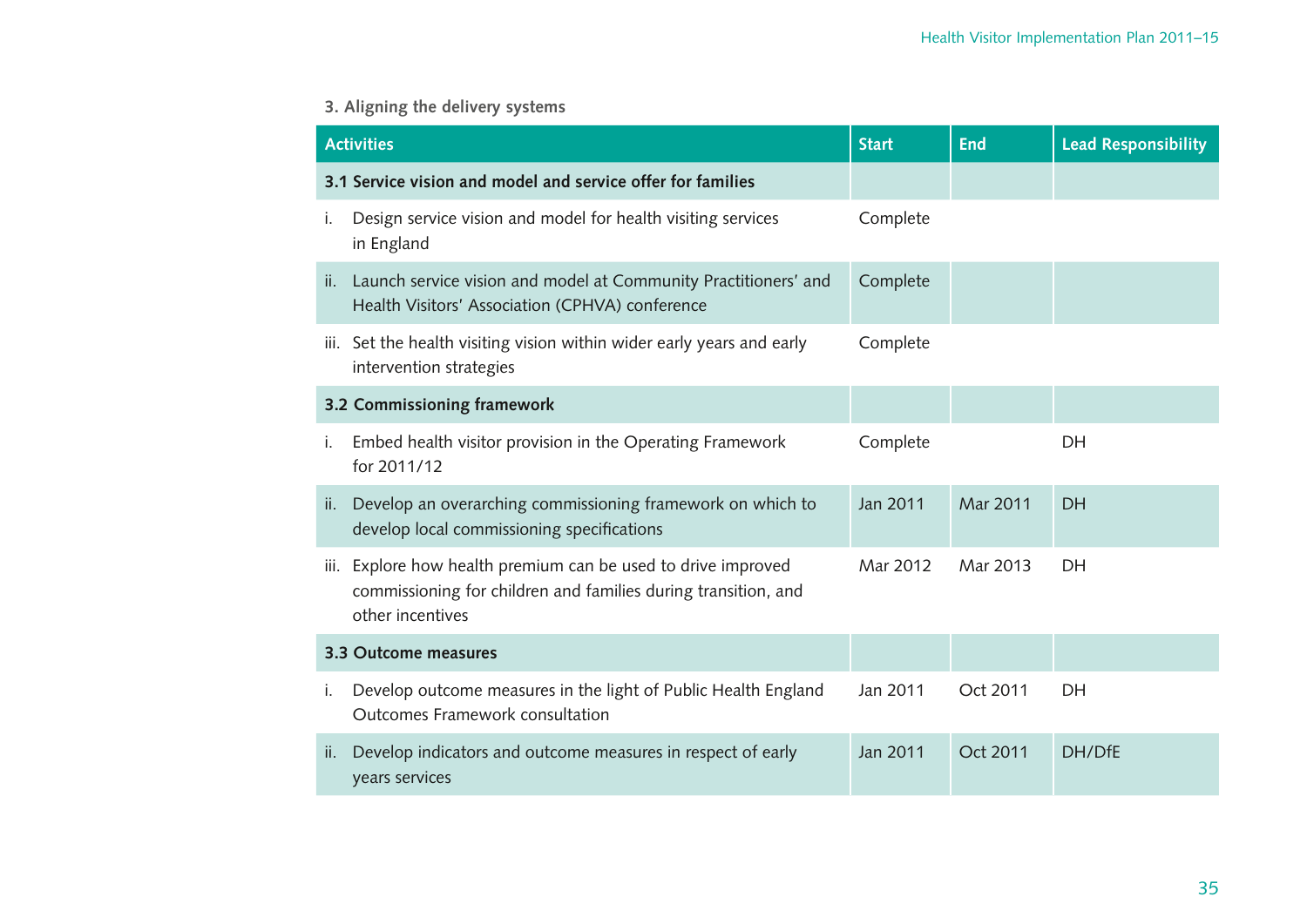# **3. Aligning the delivery systems (continued)**

| <b>Activities</b>                                                                                                                     | <b>Start</b> | <b>End</b>      | <b>Lead Responsibility</b> |  |  |  |
|---------------------------------------------------------------------------------------------------------------------------------------|--------------|-----------------|----------------------------|--|--|--|
| 3.4 Implementation                                                                                                                    |              |                 |                            |  |  |  |
| Identify delivery leads<br>i.                                                                                                         | Jan 2011     | Feb 2011        | <b>SHAs</b>                |  |  |  |
| Develop local service and workforce implementation plans<br>ii.                                                                       | Jan 2011     | Feb 2011        | <b>PCTs</b>                |  |  |  |
| iii. Ensure that training plans are aligned                                                                                           | Jan 2011     | Mar 2011        | <b>SHAs</b>                |  |  |  |
| iv. Assurance review of local implementation plans                                                                                    | Mar 2011     | Apr/May<br>2011 | DH/SHAs                    |  |  |  |
| Deliver local implementation plans for year one<br>V.                                                                                 | Apr 2011     | Mar 2012        | <b>PCTs</b>                |  |  |  |
| vi. Ensure health visiting is covered by transition planning in 2011/12                                                               | Apr 2011     | Mar 2012        | <b>SHAs</b>                |  |  |  |
| vii. Capture and report robust information, e.g. on attrition and<br>training places                                                  | Apr 2011     | Mar 2012        | SHAs/PCTs                  |  |  |  |
| viii. Monitor progress and adapt plans as necessary                                                                                   | Apr 2011     | Mar 2012        | DH/SHAs/PCTs               |  |  |  |
| Develop national implementation plan for 2012/13<br>ix.                                                                               | Aug 2011     | Mar 2012        | <b>DH</b>                  |  |  |  |
| 3.5 Transition to a new delivery model                                                                                                |              |                 |                            |  |  |  |
| Work with NHS delivery, primary care and public health colleagues<br>i.<br>to determine the most effective future commissioning route | Apr 2011     | Mar 2013        | <b>DH</b>                  |  |  |  |
| Develop a transition plan for 2012/13-2014/15 that aligns with<br>ii.<br>developments in system architecture                          | Apr 2011     | Sep 2011        | DH                         |  |  |  |
| iii. Ensure positive correlation between workforce growth and<br>population need                                                      | Apr 2011     | Mar 2013        | <b>DH</b>                  |  |  |  |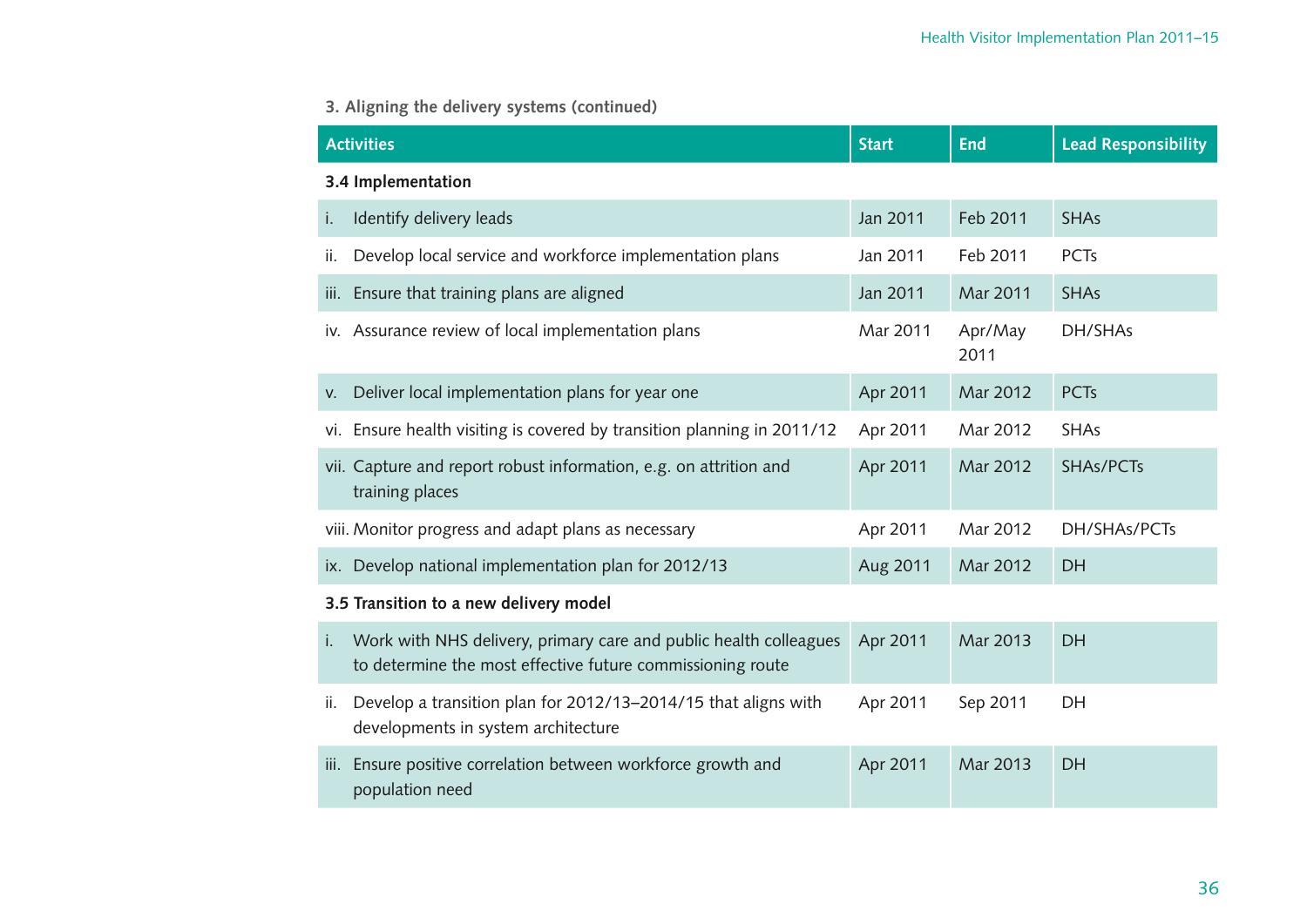# **3. Aligning the delivery systems (continued)**

|                                        | <b>Activities</b>                                                                                                                                                                                                                                                                               |          | End      | <b>Lead Responsibility</b> |
|----------------------------------------|-------------------------------------------------------------------------------------------------------------------------------------------------------------------------------------------------------------------------------------------------------------------------------------------------|----------|----------|----------------------------|
| 3.6 Future-proofing and sustainability |                                                                                                                                                                                                                                                                                                 |          |          |                            |
| Ť.                                     | Implementation and policy review, including risk and<br>impact assessment                                                                                                                                                                                                                       | Sep 2013 | Mar 2014 | DH.                        |
| ii.                                    | Development of metrics relating to user and staff experience                                                                                                                                                                                                                                    |          |          |                            |
|                                        | 3.7 Contributing to wider early years and family programmes                                                                                                                                                                                                                                     |          |          |                            |
| $\mathbf{L}$                           | Contribute to work with the Department for Education and others<br>to respond to the Field, Allen, Tickell and Munro reviews, ensuring<br>that the Health Visitor Programme contributes strongly to wider<br>policy and service development in support of children, families and<br>communities | Jan 2011 | Apr 2011 | DH                         |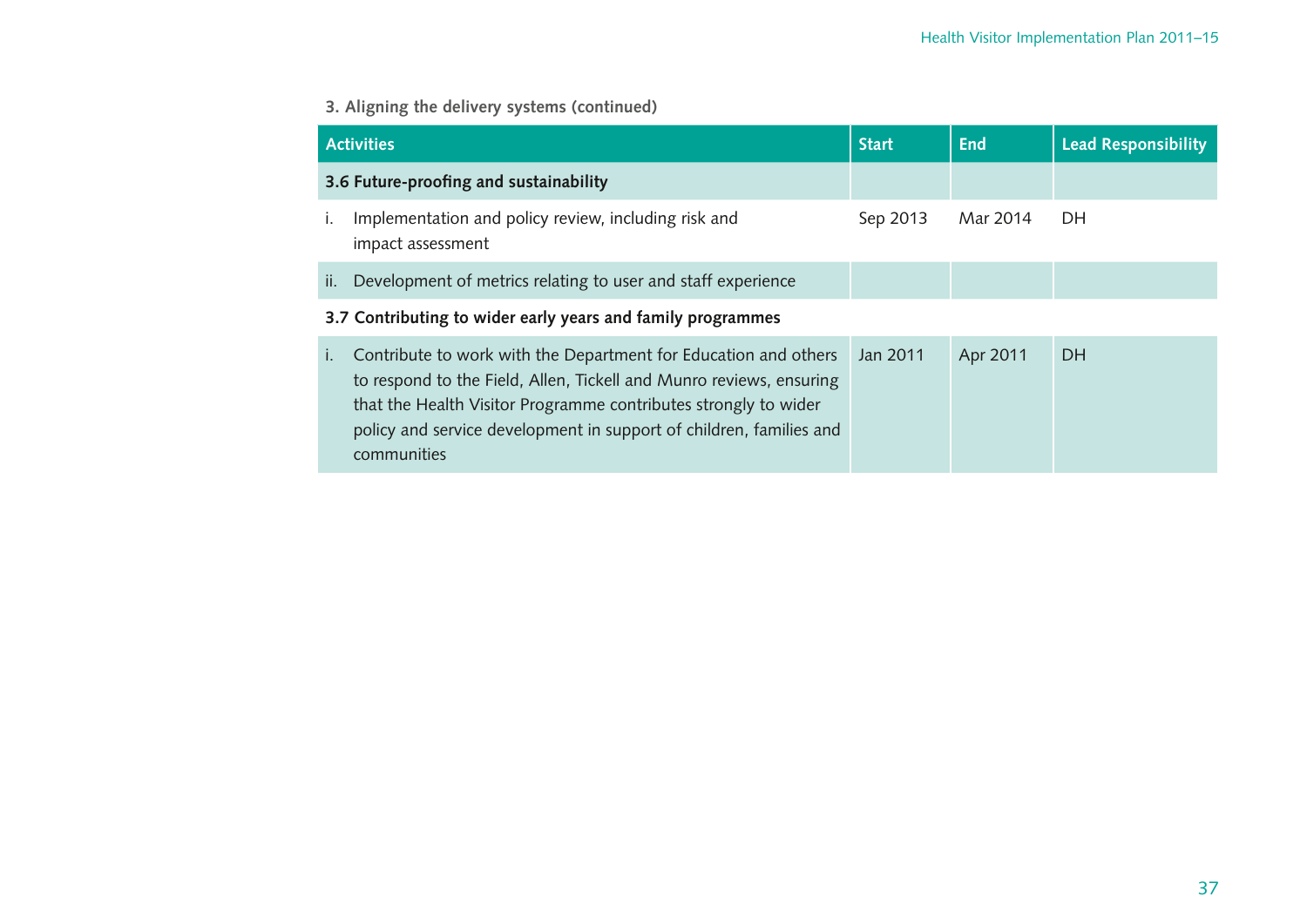# **Annex 2 Delivery Partners**

## **Delivery partners – 2011/12**

#### **Government departments**

- **Department of Health (DH)**  responsible for promoting and ensuring the successful delivery of the programme, working with and through the key delivery partners. Lead responsibilities within DH rest with:
	- **the Chief Nursing Officer Directorate Professional Leadership Team; the Children, Families and Maternity Division; and the Family Nurse Partnership programme**
	- **the Workforce Directorate**
	- **the Finance, Performance and Operations Directorate**.
- **Department for Education (DfE)** responsibilities include Sure Start Children's Centres, early years services and safeguarding children.

### **NHS**

- **Strategic health authorities (SHAs)**  responsible for regional planning and delivery of the commitment to an additional 4,200 health visitors to improve services for families and children and assurance of local PCT plans to deliver growth in headcount numbers.
- **Primary care trusts (PCTs)** responsible for commissioning of health visitors to meet the commitment to an additional 4,200 health visitors to improve services for families and children.
- **Community service providers** responsible for the provision of health visiting services.
- **Shadow NHS Commissioning Board (NHS CB)**.

#### **Local authorities**

Responsibilities include commissioning and provision of Sure Start Children's Centres, other early years services and children's social care.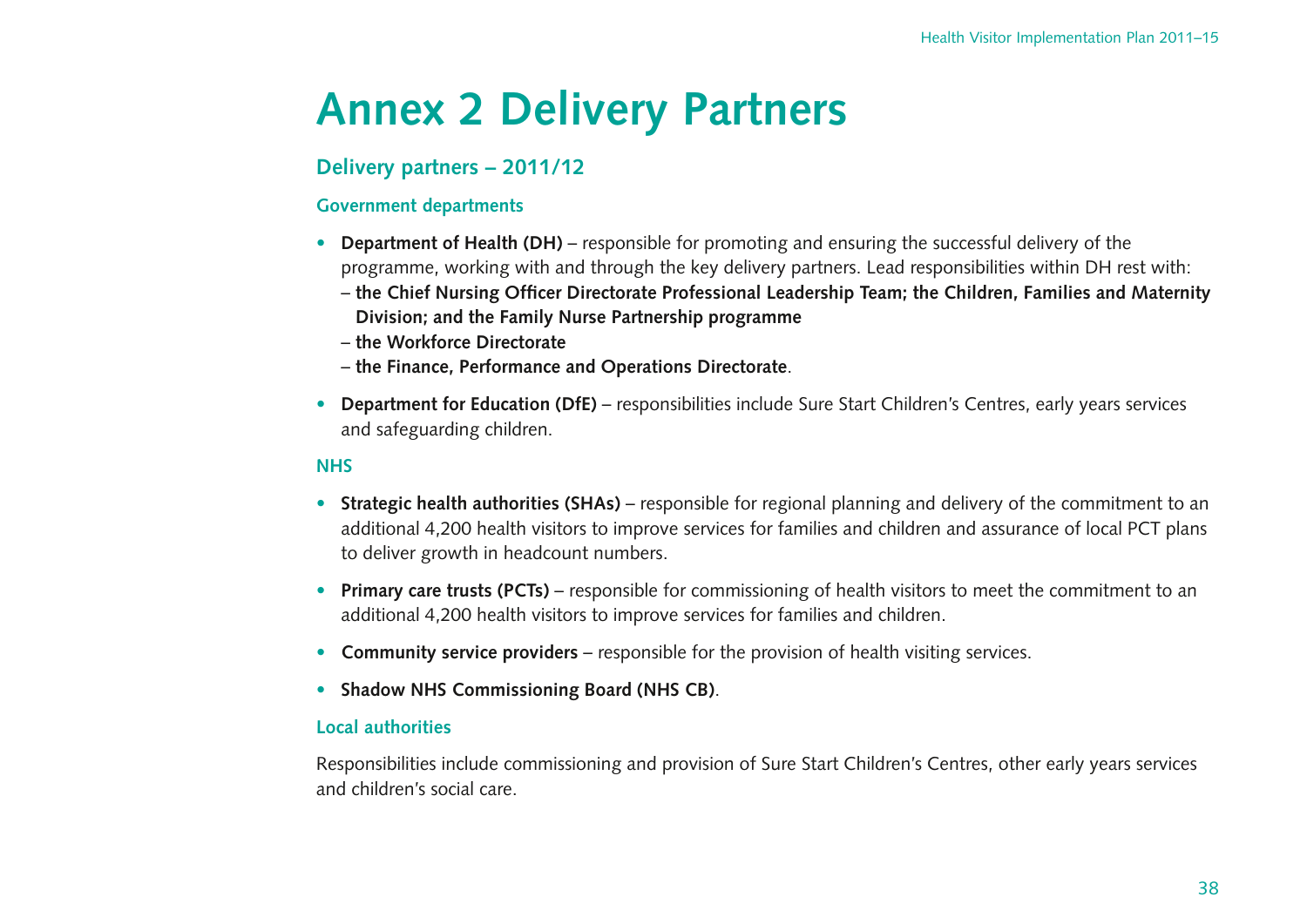## **Regulatory body**

• **Nursing and Midwifery Council (NMC)** – the regulatory body for nurses and midwives. Practice as a health visitor requires registration as a nurse or midwife and registration on the Specialist Community Public Health Nurse part of the register. As such the NMC sets the standard for entry to the health visitor profession and some educational requirements of the training programme.

### **Education**

- Higher education institutions (HEIs) responsible for the provision of education for health visitors.
- **The Council of Deans** professional body that represents HEIs.
- **Universities UK (UUK)** professional body that represents HEIs.

# **Delivery partners – 2012/13 and beyond**

For 2012/13 and beyond, the delivery approach for the programme and partnership arrangements will need to be developed in the light of the emerging system architecture and responsibilities for commissioning.

A plan to support the transition to a new delivery model for 2012/13–2014/15 is a key deliverable for the programme in year one.

## **Wider partners**

In addition to those listed above, there are a number of organisations that have an interest in the programme or may become a future delivery partner, including:

- **Association of Directors of Children's Services**
- **Centre for Workforce Intelligence (CfWI)**
- **Faculty of Public Health**
- **Health Innovation and Education Clusters (HIECs)**
- **Local Government Association**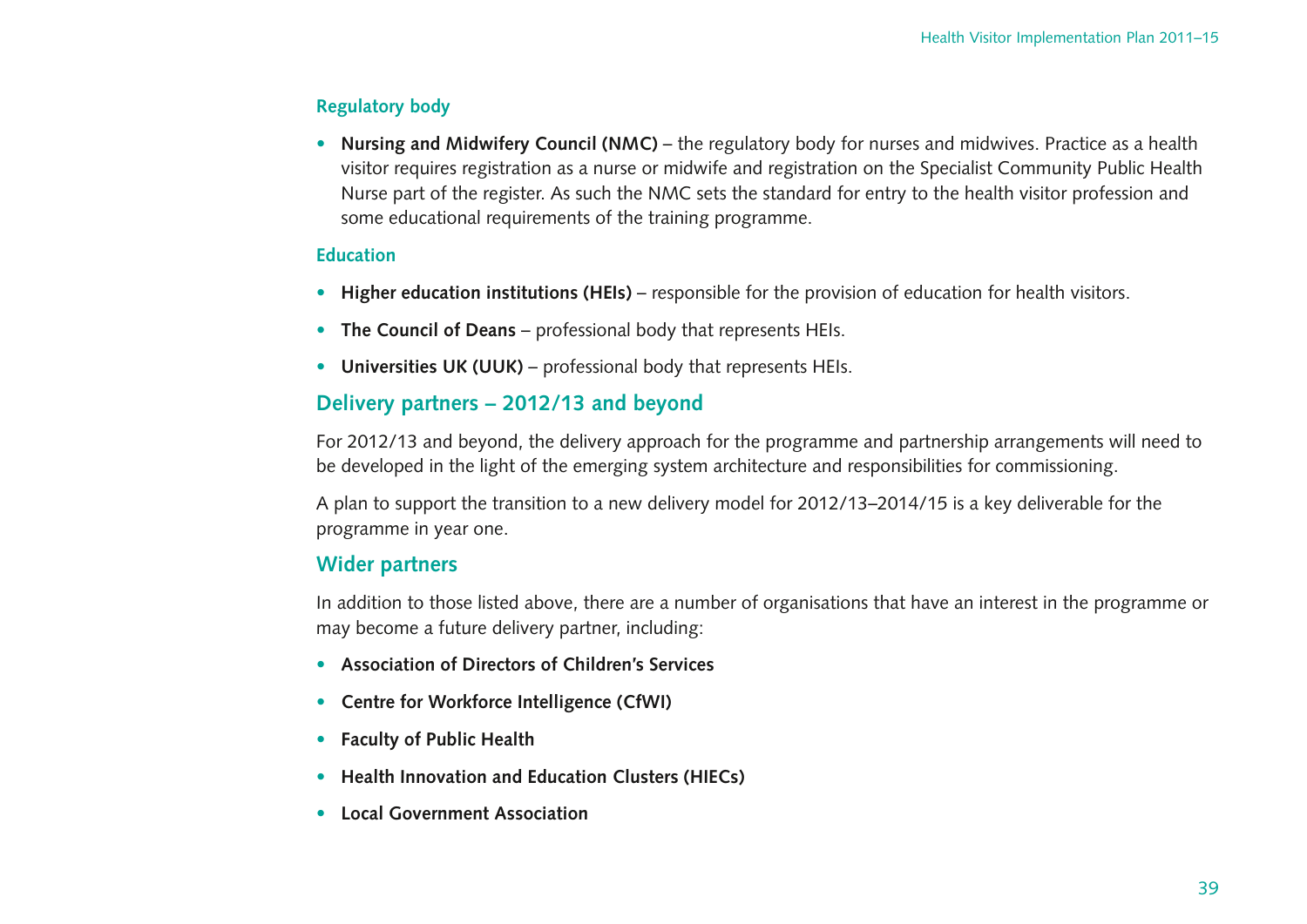- **NHS Alliance**
- **NHS Confederation**
- **NHS Employers**
- **Queen's Nursing Institute**
- **Royal College of General Practitioners**
- **Royal College of Midwives**
- **Royal College of Nursing**
- **Royal College of Paediatrics and Child Health**
- **Sure Start Children's Centres partners**
- **UNISON**
- **Unite/Community Practitioners' and Health Visitors' Association (CPHVA)**

We will also seek wider involvement from the voluntary and independent sector and from user organisations over the course of the programme.